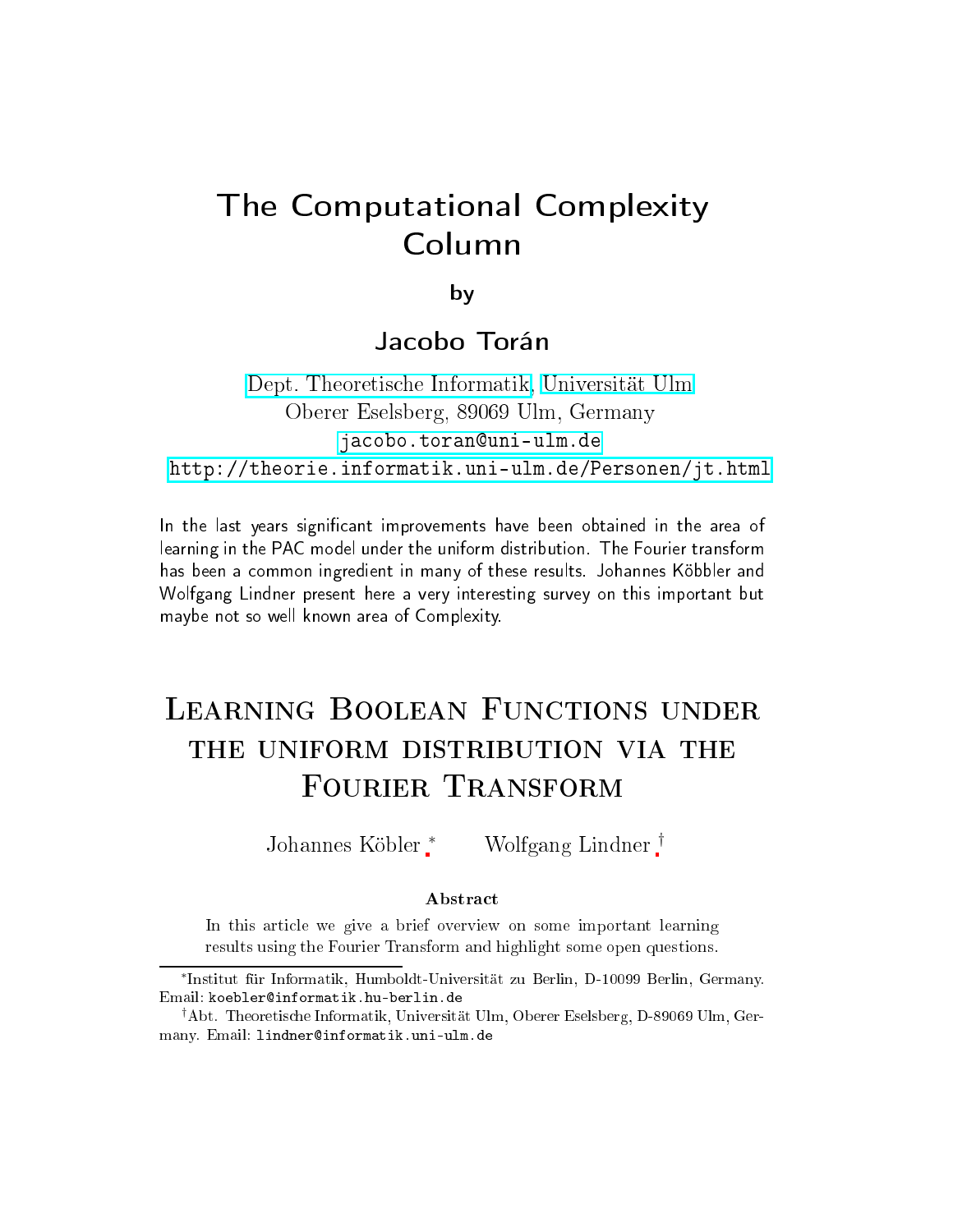#### 1**Introduction**

Learning via the Fourier transform is a basi tool when learning in the PAC model under the uniform distribution. It has been successfully applied to various natural concept classes ranging from decision trees to constant depth circuits. The most remarkable example is Jackson's Harmonic Sieve algorithm  $[19]$  for learning DNF formulas in polynomial time with membership queries. Learning via the Fourier transform has thus provided a successful atta
k on the notoriously open problem of learning DNF formulas in the distribution-free PAC model without membership queries. The fastest known algorithm for this problem runs in time  $2^{\tilde{O}(n^{1/3})}$  [27].

The Fourier spectrum of Boolean functions has been first applied in theoretical computer science by Kahn, Kalai and Linial [22] to answer a question posed by Ben-David and Linial [3] concerning the sensitivity of Boolean functions. The first application in computational learning is due to Linial. Mansour and Nisan [33]. The Fourier transform of a Boolean function  $f$  can be regarded as a representation of  $f$  as a linear combination over the basis of all parity functions. Each coefficient is given by the correlation between f and the corresponding basis function. Learning can then be achieved through estimating the Fourier coefficients based on a sufficiently large sample of  $f$ . For simple concept classes it is often possible to establish a certain property of the on
epts in terms of their Fourier transform, whi
h implies that ea
h on
ept in the lass an be approximated by paying attention to only a small part of its Fourier spectrum. The learning problem is then reduced to estimating the Fourier coefficients in the important part of the spectrum.

In this column we concentrate on learning functions with properties which can be expressed in terms of their Fourier spectrum. In a first part we review some basi algorithms, starting with the ubiquitous low-degree algorithm of Linial et al. [33]. Then we present the KM-algorithm of Kushilevitz and Mansour [30] for finding all significant Fourier coefficients. Next we describe Jackson's Harmonic Sieve algorithm which combines the KM-algorithm with boosting, and finally we present the more recent algorithm of Jackson et al. [20] which can be regarded as a simplified Harmonic Sieve obtained by replacing the KM-algorithm by an exhaustive search.

In a second part we concentrate on learning classes of monotone functions based on sensitivity arguments, in
luding Bshouty and Tamon's work on monotone functions [9], Servedio's learnability result for monotone DNF  $[40]$ , and the very re
ent learning algorithm of O'Donnell and Servedio for monotone decision trees [39] based on a sensitivity result due to Friedgut [14].

We do not make any attempt to be comprehensive. However, we do hope to convince the reader that learning via the Fourier transform is a true success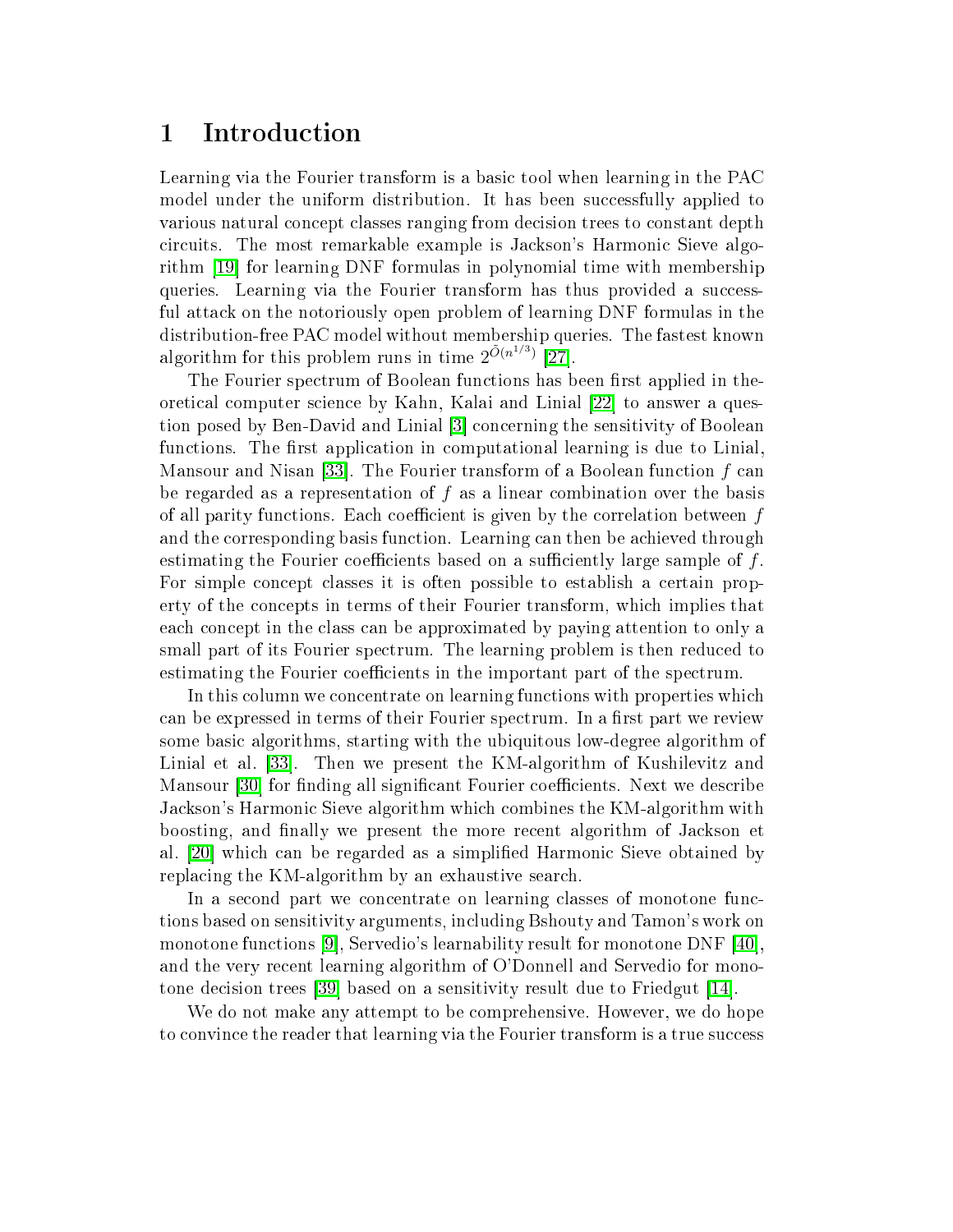<span id="page-2-2"></span>story with no end in sight.

#### 2Notation and basic facts

In this section we fix the notation and give formal definitions for some of the on
epts used in this paper. Further we state some basi fa
ts for further reference.

We are interested in learning Boolean concept classes, i.e., each concept can be represented as a Boolean function  $f: \{0,1\}^n \to \{true, false\}$ . We denote the class of all Boolean functions of arity n by  $B_n$ . If we identify true with 1 and false with 0, then  $B_n$  forms a vector space of dimension  $2^n$  over the field  $\mathbb{F}_2$ . The regular basis for  $B_n$  consists of the  $2^n$  functions  $term_a(x)$ ,  $a \in \{0,1\}^n$ , mapping x to 1, if  $x = a$ , and to 0 otherwise. Clearly, any Boolean function  $f \in B_n$  has a unique representation  $f = \sum_{a \in \{0,1\}^n} c_a term_a$ with coefficients  $c_a = f(a)$ . For many applications it is important to have a basis with the following useful properties.

- (a) "Simple" functions should have small representations. E.g., if the value of  $f$  is already determined by a small subset of its variables, then many coefficients should vanish.
- (b) Transforming f to a "similar" function  $f'(e.g., f'(x) = f(x \oplus a))$  should allow for an easy conversion of the coefficient representations of the two functions.

<span id="page-2-0"></span>By embedding  $B_n$  into a richer structure, namely the vector space  $\mathbb{R}^{\{0,1\}^n} =$  ${f: \{0,1\}^n \to \mathbb{R}}$  over  $\mathbb R$ , these properties can be easily achieved. In fact, if we require from our basis  $\{\chi_a \mid a \in \{0,1\}^n\}$  that it contains the functions  $\chi_{e_i}(x) = (-1)^{x_i}$  (in order to fulfill property  $(a)$ ) and that all basis functions  $\chi_a$  have the property

<span id="page-2-1"></span>
$$
\chi_a(x \oplus b) = \chi_a(x)\chi_a(b),\tag{1}
$$

then also property  $(b)$  is fulfilled. This is easy to see, since for any function  $f$ with the representation  $f(x) = \sum_{a \in \{0,1\}^n} c_a \chi_a(x)$  it follows that the function  $f_{\oplus b}(x) = f(x \oplus b)$  has the representation

$$
f_{\oplus b}(x) = f(x \oplus b) = \sum_{a \in \{0,1\}^n} c_a \chi_a(x \oplus b) = \sum_{a \in \{0,1\}^n} c_a \chi_a(x) \chi_a(b), \qquad (2)
$$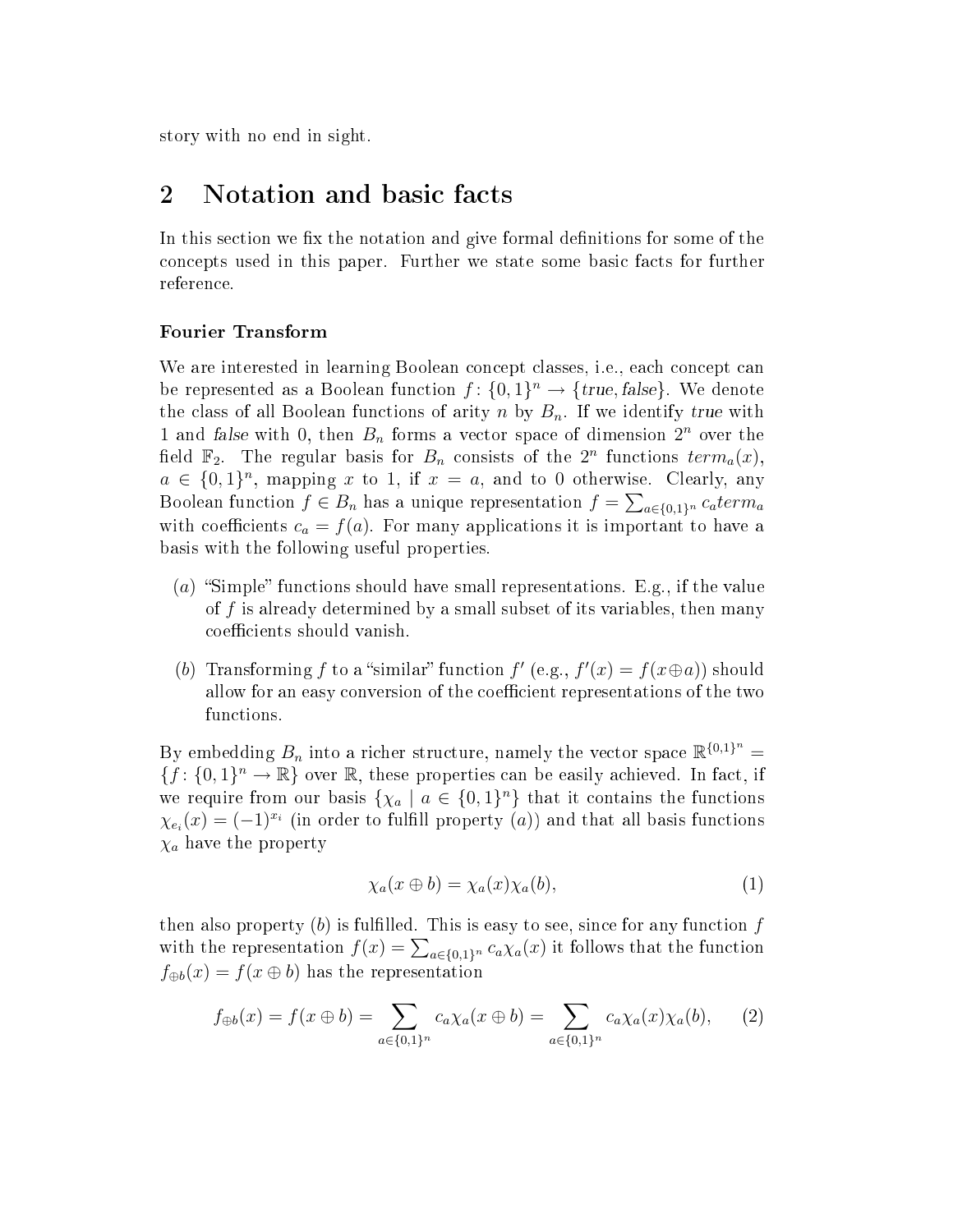implying that the coefficients  $c'_a$  of  $f_{\oplus b}$  can be written as  $c'_a = \chi_a(b)c_a$ . Property [\(](#page-2-0)1) requires that the base functions are homomorphisms from the Abelian group  $(\{0,1\}^n, \oplus)$  to the multiplicative group  $(\mathbb{R}^*, \cdot)$  of non-zero real numbers. It is easy to show that exactly the *parity functions* 

$$
\chi_a(x) = (-1)^{\sum_{i=1}^n a_i x_i}, \ a \in \{0, 1\}^n
$$

have this property and that these functions indeed form a basis for the vector space  $\mathbb{R}^{\{0,1\}^n}$ . By identifying the vector  $a \in \{0,1\}^n$  with the set  $S = \{i \in \mathbb{R}^n\}$  $[n] | a_i = 1$ , where we use  $[n]$  to denote the set  $\{1, \ldots, n\}$ , we get the more onvenient representation

$$
\chi_S(x) = (-1)^{\sum_{i \in S} x_i}, \ S \subseteq [n].
$$

More generally it can be shown that for any finite Abelian group  $G$  the class of all homomorphisms from G to the multiplicative group  $(\mathbb{C}^*, \cdot)$  of non-zero complex numbers form a group  $F$  (under multiplication, with the constant 1 function as neutral element) that is isomorphic to  $G$ . Moreover, the functions in  $F$  form an orthogonal basis for the vector space  $\mathbb{C}^G$  over  $\mathbb C$  of all functions  $f: G \to \mathbb{C}$ . The elements of F are called the *characters* of G and F is called the Fourier basis for  $\mathbb{C}^G$ .

In the case  $G = (\{0,1\}^n, \oplus)$  all functions  $\chi_S$  in the Fourier basis are realvalued and hence also form a basis for the subspace  $\mathbb{R}^{\{0,1\}^n}$  of all functions  $f: \{0,1\}^n \to \mathbb{R}$ . In fact, using the natural notion of *inner-product* 

<span id="page-3-0"></span>
$$
\langle f, g \rangle = 2^{-n} \sum_{x \in \{0,1\}^n} f(x)g(x) = E[f(x)g(x)],
$$

it is easy to verify that the Fourier basis  $F = \{\chi_S \mid S \subseteq [n]\}\)$  forms an orthonormal system of fun
tions, i.e.

$$
\langle \chi_S, \chi_T \rangle = E[\chi_S(x)\chi_T(x)] = E[\chi_{S\Delta T}(x)] = \begin{cases} 1, & S = T, \\ 0, & \text{otherwise,} \end{cases} \tag{3}
$$

implying that all parity functions have unit norm  $\|\chi_S\|=1$ , where the norm of a fun
tion f is indu
ed by the inner-produ
t using the rule

$$
||f|| = \sqrt{\langle f, f \rangle} = \sqrt{2^{-n} \sum_{x} f(x)^2}.
$$

More generally, for  $p > 0$  the p-norm is defined as

$$
||f||_p = E[|f(x)|^p]^{1/p} = (2^{-n} \sum_x |f(x)|^p)^{1/p}
$$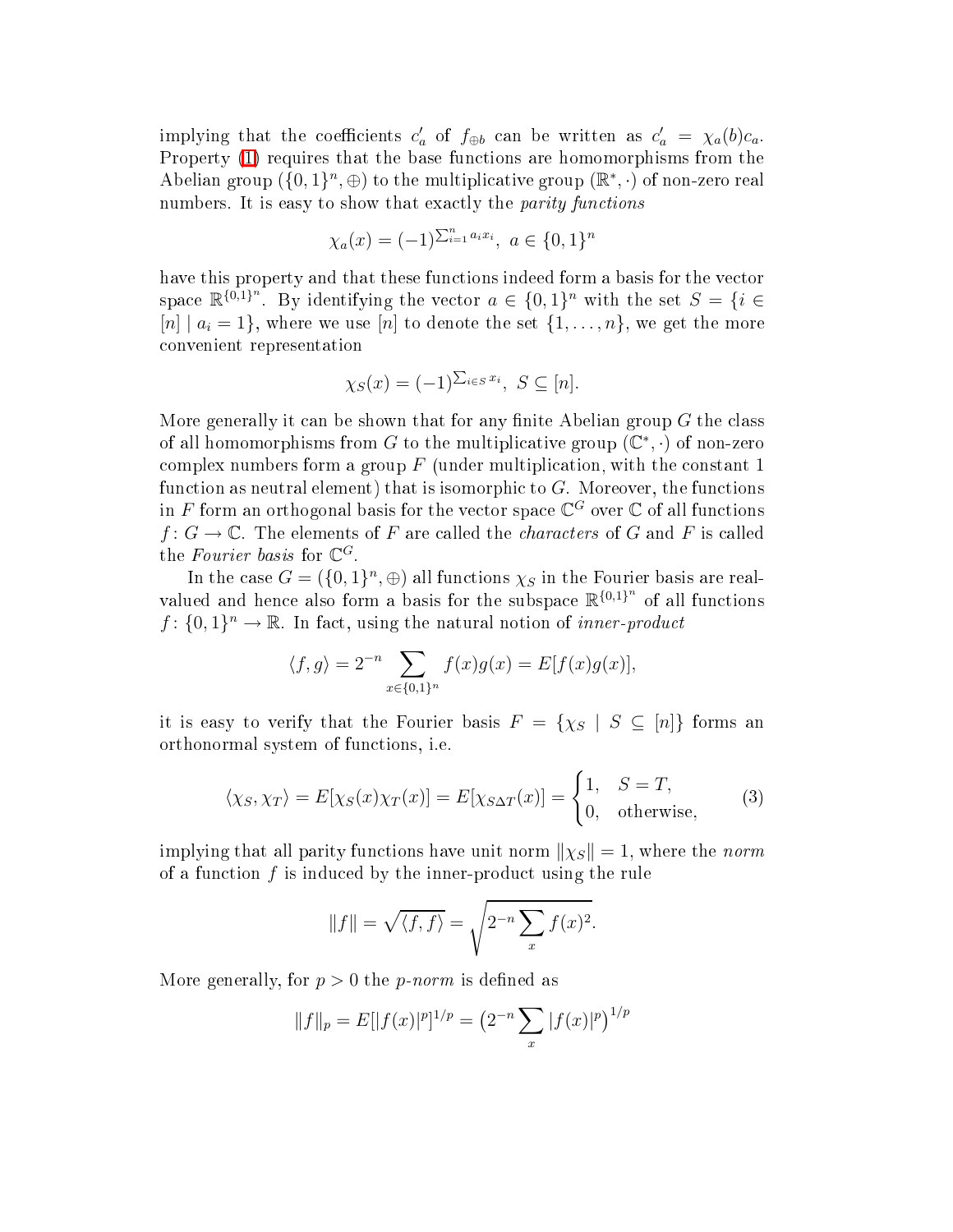and the  $\infty$ -norm is

$$
||f||_{\infty} = \max_{x} |f(x)|.
$$

Notice that the norm induced by the inner-product coincides with the 2-norm. We remark for further use that for  $0 < p \le q \le \infty$ ,  $||f||_p \le ||f||_q$ . Since the Fourier basis is orthonormal, the Fourier coefficients  $\hat{f}(S)$  in the Fourier expansion

$$
f = \sum_{S \subseteq [n]} \hat{f}(S) \chi_S
$$

of f can be written as the inner-product  $\hat{f}(S) = \langle f, \chi_S \rangle$  of f and the basis functions  $\chi_S$ . The function  $\hat{f}: 2^{[n]} \mapsto \mathbb{R}$  mapping each frequency  $S \subseteq [n]$  to the corresponding Fourier coefficient  $\hat{f}(S)$  is called the Fourier transform of f. A crucial property of  $\hat{f}$  is that if  $f$  does not depend on a variable  $x_j,$  then all coefficients  $\hat{f}(S)$  with  $j \in S$  vanish (cf. property (a)). Using [\(3\)](#page-3-0) it follows for any functions  $f, g \colon \{0, 1\}^n \to \mathbb{R}$  that

$$
E[fg] = E[(\sum_{S} \hat{f}(S)\chi_{S}) (\sum_{T} \hat{g}(T)\chi_{T})] = \sum_{S,T} \hat{f}(S)\hat{g}(T)E[\chi_{S}\chi_{T}]
$$
  
=  $\sum_{S} \hat{f}(S)\hat{g}(S).$ 

Hen
e, a further onsequen
e of the orthonormality of the Fourier basis is Parseval's identity stating that

$$
||f||^2 = \sum_{S} \hat{f}(S)^2.
$$

If we identify true with  $-1$  and false with 1, i.e., if we let  $B_n = \{f: \{0,1\}^n \to \}$  $\{-1,1\}\},\$  then Parseval's identity implies that for a Boolean function  $f \in B_n$ , the squares  $\widehat{f}(S)^2$  of the Fourier coefficients of f sum up to 1 and thus induce a probability distribution on the frequencies. For a collection  $G \subseteq 2^{[n]}$  of frequencies we refer to the "probability"  $\sum_{S \in \mathcal{G}} \hat{f}(S)^2$  of G as the weight of the Fourier spectrum of  $f$  on  $G$  or simply as  $f$ 's Fourier weight on  $G$ .

Clearly, by the linearity of the vector space  $\mathbb{R}^{\{0,1\}^n}$ , the Fourier transform of  $f + q$  is obtained as the sum  $\widehat{f+ q} = \widehat{f} + \widehat{q}$  of the Fourier transforms of f and g. Hence, if g is obtained from a function  $f$  by removing all coefficients outside  $G$ , i.e.,  $g = \sum_{S \in G} \hat{f}(S) \chi_S$ , then Parseval's identity implies

$$
||f - g||2 = \sum_{S} ||\widehat{f - g}(S)||2 = \sum_{S} ||\widehat{f}(S) - \widehat{g}(S)||2 = \sum_{S \notin G} \widehat{f}(S)2.
$$

Notice that  $q$  need not be Boolean. But it is easy to see that we can approximate any real-valued function  $g$  by the Boolean function

$$
sgn(g(x)) = \begin{cases} 1, & g(x) \ge 0 \\ -1, & \text{otherwise,} \end{cases}
$$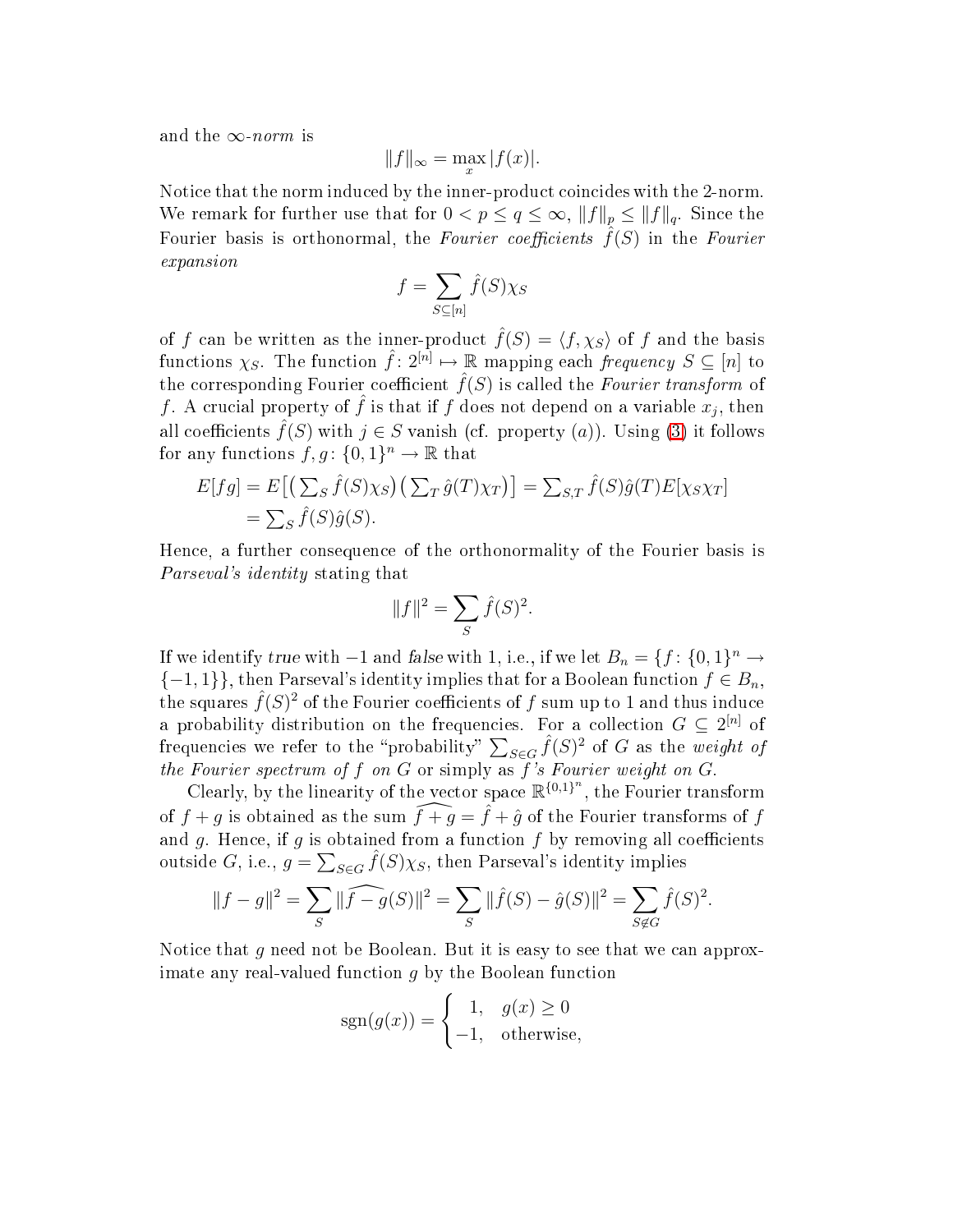where

<span id="page-5-0"></span>
$$
\Pr[f(x) \neq \text{sgn}(g(x))] \leq ||f - g||^2.
$$

We close this subsection with a useful inequality due to Beckner and Bonami [\[2,](#page-29-1) 6]. For any real  $\delta \in [0,1]$  let  $T_{\delta}$  be the linear operator mapping a function  $f$  to the function  $T_{\delta}(f) = \sum_{S} \delta^{|S|} \hat{f}(S) \chi_{S}$ , i.e.,  $T_{\delta}$  in some sense reduces the Fourier weight of the high frequencies (where high means that  $|S|$  is large). The Beckner-Bonami inequality states that  $||T_\delta(f)|| \le ||f||_{1+\delta^2}$ . Since for any function f taking only values in the range  $\{-1,0,1\}$  we have  $||f||_2^2 = ||f||_p^p$ for all  $p > 0$ , the Beckner-Bonami inequality implies for such functions that

$$
||T_{\delta}(f)||^2 \le ||f||^2_{1+\delta^2} = (||f||^{1+\delta^2}_{1+\delta^2})^{2/(1+\delta^2)} = (||f||^2)^{2/(1+\delta^2)}.
$$
 (4)

For further information and ba
kground on the Fourier transform of Boolean functions we refer to  $[12, 42, 38, 10, 32]$  $[12, 42, 38, 10, 32]$  $[12, 42, 38, 10, 32]$  $[12, 42, 38, 10, 32]$  $[12, 42, 38, 10, 32]$  $[12, 42, 38, 10, 32]$  $[12, 42, 38, 10, 32]$  $[12, 42, 38, 10, 32]$ .

#### Learning

We consider the well-known distribution-specific variant of Valiant's Probably Approximate Correct (PAC) learning model [43]. Let f be a Boolean function and D be a distribution on the instance space  $\{0, 1\}^n$ . For  $\varepsilon > 0$  we say that a Boolean function h is an  $(\varepsilon, D)$ -approximation of f if  $Pr_D[h(x) \neq$  $|f(x)| \leq \varepsilon$ , where x is chosen according to D. We use  $EX(f, D)$  to denote an oracle which, when invoked, returns a random *labeled example*  $(x, f(x))$ where x is chosen according to D. A concept class  $C \subseteq B_n$  is learnable with respect to  $D$  if there is a randomized learning algorithm  $A$  which, for all targets  $f \in C$  and parameters  $\varepsilon, \delta > 0$ , when given inputs  $\varepsilon, \delta$  and oracle access to  $EX(f, D)$ ,  $A(\varepsilon, \delta, EX(f, D))$  outputs with probability  $1 - \delta$  a Boolean function h which is an  $(\varepsilon, D)$ -approximation of f. Here, the probability is taken over the random choices of A and the random labeled examples returned by  $EX(f, D)$ , where we assume that the random examples are selected independently from each other and from the random choices of A.

We also consider *weak learnability*, where the hypothesis h produced by the learning algorithm  $\vec{A}$  is only slightly more accurate than random guessing. For  $\gamma > 0$  we say that a Boolean function h is a weak  $(\gamma, D)$ -approximation of f if  $Pr_D[h(x) \neq f(x)] \leq 1/2 - \gamma$ . Now a concept class C is weakly learnable with advantage  $\gamma$  and with respect to D if there is a learning algorithm A such that for all  $f \in C$  and parameters  $\gamma, \delta > 0$ ,  $A(\gamma, \delta, EX(f, D))$  outputs with probability  $1 - \delta$  a weak  $(\gamma, D)$ -approximation of f.

If the learning algorithm  $\tilde{A}$  requires direct access to the oracle  $f$  rather than  $EX(f, D)$ , then we say that C is learnable with membership queries.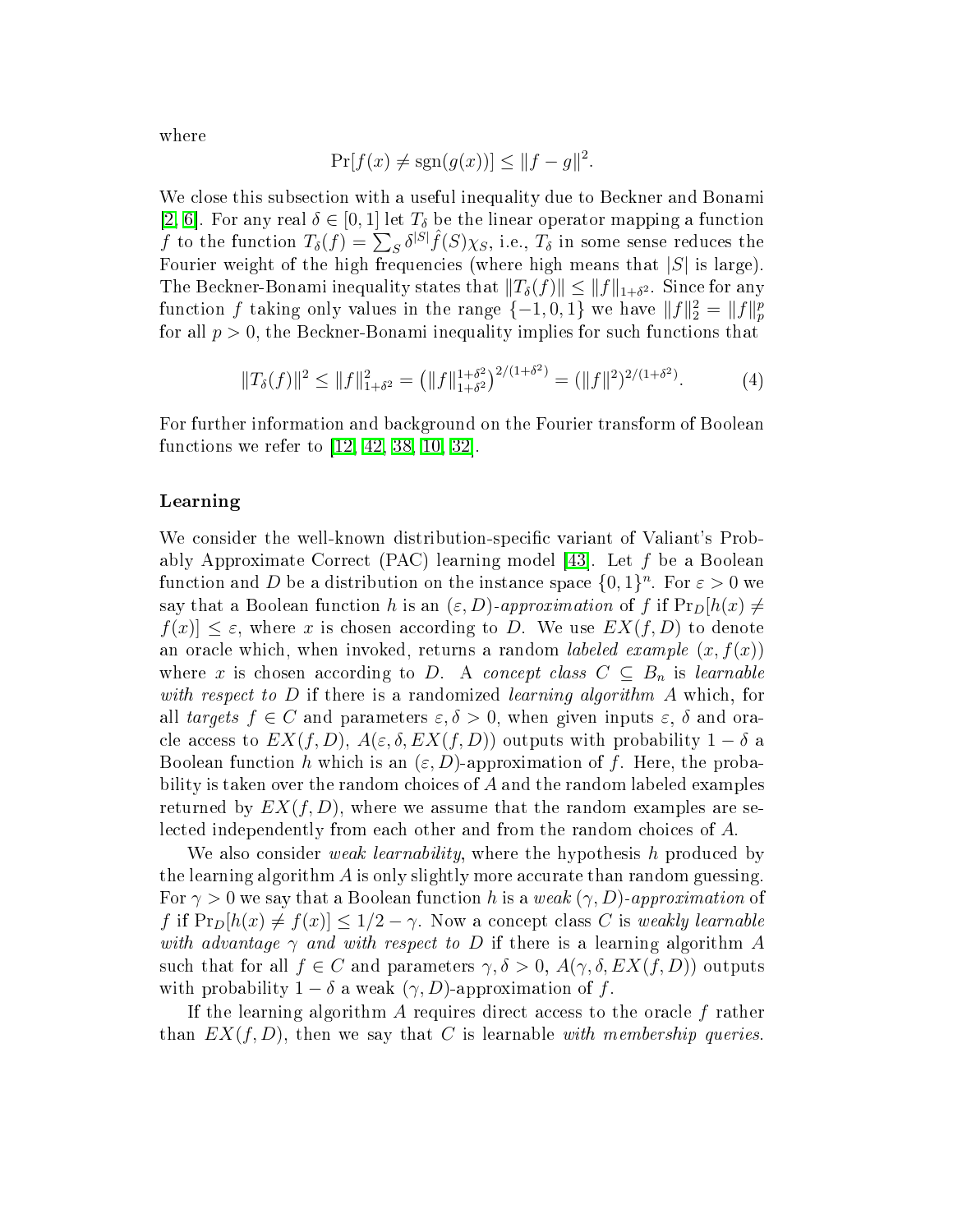If D is the uniform distribution, we generally omit the referen
e to D. For more background on learning we refer to [24].

Prominent examples of natural concept classes are *decision trees* with a single variable at each inner node, *DNF formulas*, and *constant depth*  $AC^0$  $circuits$ . Note that every decision tree with m nodes can be transformed into a DNF formula with at most  $m$  terms, and that every  $m$ -term DNF formula can be regarded as a constant depth  $\mathrm{AC}^0$  circuit of size  $m+1$  and depth 2. For background on circuit complexity we refer the reader to a standard textbook like [46]. For a discussion of the Fourier transform of these concept classes we refer to the excellent overview of Mansour [35]. A more recent overview is provided by Jackson and Tamon's tutorial [21].

#### $\blacksquare$  -  $\blacksquare$  . Theory  $\blacksquare$  -  $\blacksquare$  -  $\blacksquare$  -  $\blacksquare$  ,  $\blacksquare$

For later use we state the following result to which we refer to as the Chernoff-Hoeffding bound. Let  $X_1, \ldots, X_m$  be independent random variables taking values in the real interval  $[a,b]$  and having expectation  $E[X_i] = \mu.$  Then for any  $\lambda > 0$ , with probability at most  $2e^{-2\lambda^2 m/(\tilde{b}-a)^2}$ estimate for  $\mu$  obtained by taking the arithmetic mean of  $m$  observations of the random variables  $X_1, \ldots, X_m$  is greater than or equal to  $\lambda$ ,

$$
\Pr\left[\left|\frac{1}{m}\sum_{i=1}^m X_i - \mu\right| \ge \lambda\right] \le 2e^{-2\lambda^2 m/(b-a)^2}.
$$

In other words, with confidence  $1 - 2e^{-2\lambda^2 m/(b-a)^2}$ , the arithmetic control of the arithmetic control of the arithmetic control of the arithmetic control of the arithmetic control of the arithmetic control of the arithmetic control of the arithmetic control of the arithmet vides a  $\lambda$ -accurate estimate for  $\mu$ .

We measure the closeness of two real-valued functions  $f$  and  $q$  in terms of the 2-norm squared of the difference of f and g. That is, we say that f and g are  $\varepsilon$ -close if  $||f-g||^2 \leq \varepsilon$ . Note that for Boolean functions f and g it holds that  $||f - g||^2 = 4 \Pr[f(x) \neq g(x)]$  and hence, f and g are  $\varepsilon$ -close if and only if f is an  $(\varepsilon/4)$ -approximation of q.

#### 3Basi algorithms

In this section we review some basic algorithms for learning via the Fourier transform. We start with the low-degree algorithm of Linial et al. [33] and its application to AC $^{\rm 0}$  circuits. Next we present the KM-algorithm of Kushilevitz and Mansour [30] which can be used to learn decision trees in polynomial time with membership queries and its appli
ation to DNF formulas due to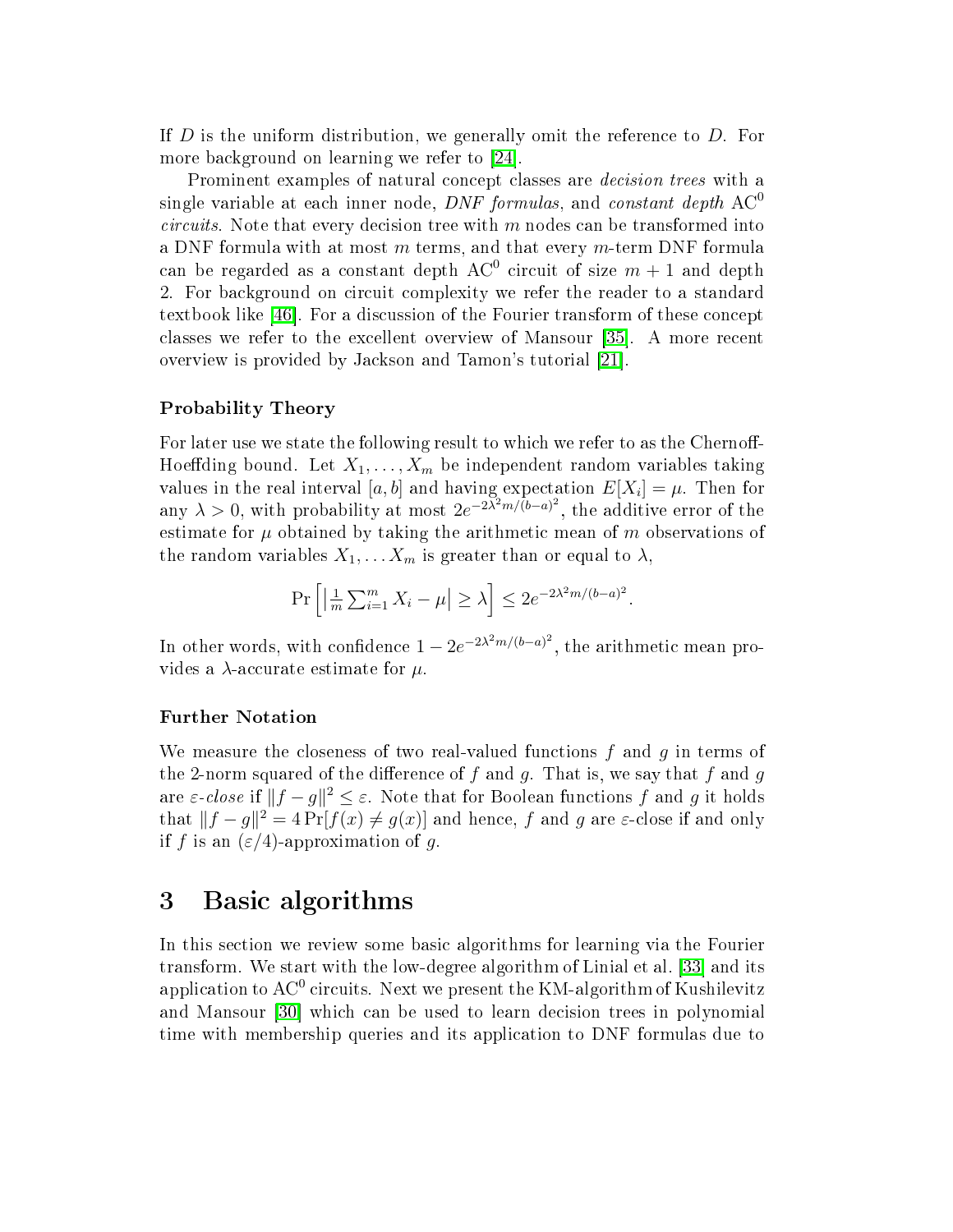Mansour [36]. Then we describe Jackson's Harmonic Sieve [20] which learns DNF formulas in polynomial time with membership queries. Finally we brievly review the simple exhaustive search algorithm of Jackson, Klivans and Servedio [20] which can be applied to majorities over  $\operatorname{AC}^0$  circuits.

#### 3.1 The low-degree algorithm

The first application of Fourier analysis in computational learning theory is due to Linial et al. [33]. The learning result is based on an upper bound for the 2-norm of  $\tilde{f}$  restricted to high frequencies, where the bound depends on the circuit complexity of  $f$ . So suppose that  $f$  is a Boolean function satisfying

$$
\sum_{|S|>t} \hat{f}(S)^2 \le \varepsilon.
$$

For the real-valued function  $g = \sum_{|S| \leq t} \hat{f}(S) \chi_S$  it follows by Parseval's identity that

$$
||f - g||2 = \sum_{|S| > t} \hat{f}(S)^{2} \le \varepsilon,
$$

which means that  $f$  can be  $\varepsilon$ -approximated by fading out the high frequencies S with  $|S| > t$ . This observation reduces the learning problem for f to the problem of computing the Fourier coefficients  $f(S)$  for all low-order frequencies S with  $|S| \leq t$ .

This task can be accomplished by the *low-degree algorithm* which is the most fundamental algorithm in the ontext of learning via the Fourier trans-form. The algorithm is presented in Figure [1.](#page-8-0) The simple but crucial observation is that each coefficient  $\hat{f}(S)$  can be expressed as the expectation  $E[f(x)\chi_{S}(x)]$ , where x is chosen uniformly at random. Thus each coefficient  $f(S)$  can be accurately estimated with high confidence by drawing a sufficiently large sample from  $EX(f)$ . More specifically, the low-degree algorithm draws a polynomial number in  $n^t,$   $1/\varepsilon$  and  $\log 1/\delta$  of labeled examples from  $EX(f)$  and computes for each S of size at most t an empirical estimate  $a<sub>S</sub>$  for  $\widehat{f}(S)$ . By applying the Chernoff-Hoeffding bound it follows that with probability 1 –  $\delta$ , each estimate  $a_S$  is within additive error  $\lambda = (\varepsilon/n^t)^{1/2}$  from its expected value  $\hat{f}(S)$ . In this case the approximation  $g = \sum_{|S| \leq t} a_S \chi_S$ satisfies

$$
||f - g||^2 = \sum_{S} (\hat{f}(S) - \hat{g}(S))^2 = \sum_{|S| \le t} (\hat{f}(S) - a_S)^2 + \sum_{|S| > t} \hat{f}(S)^2
$$
  

$$
\le n^t \lambda^2 + \varepsilon = 2\varepsilon,
$$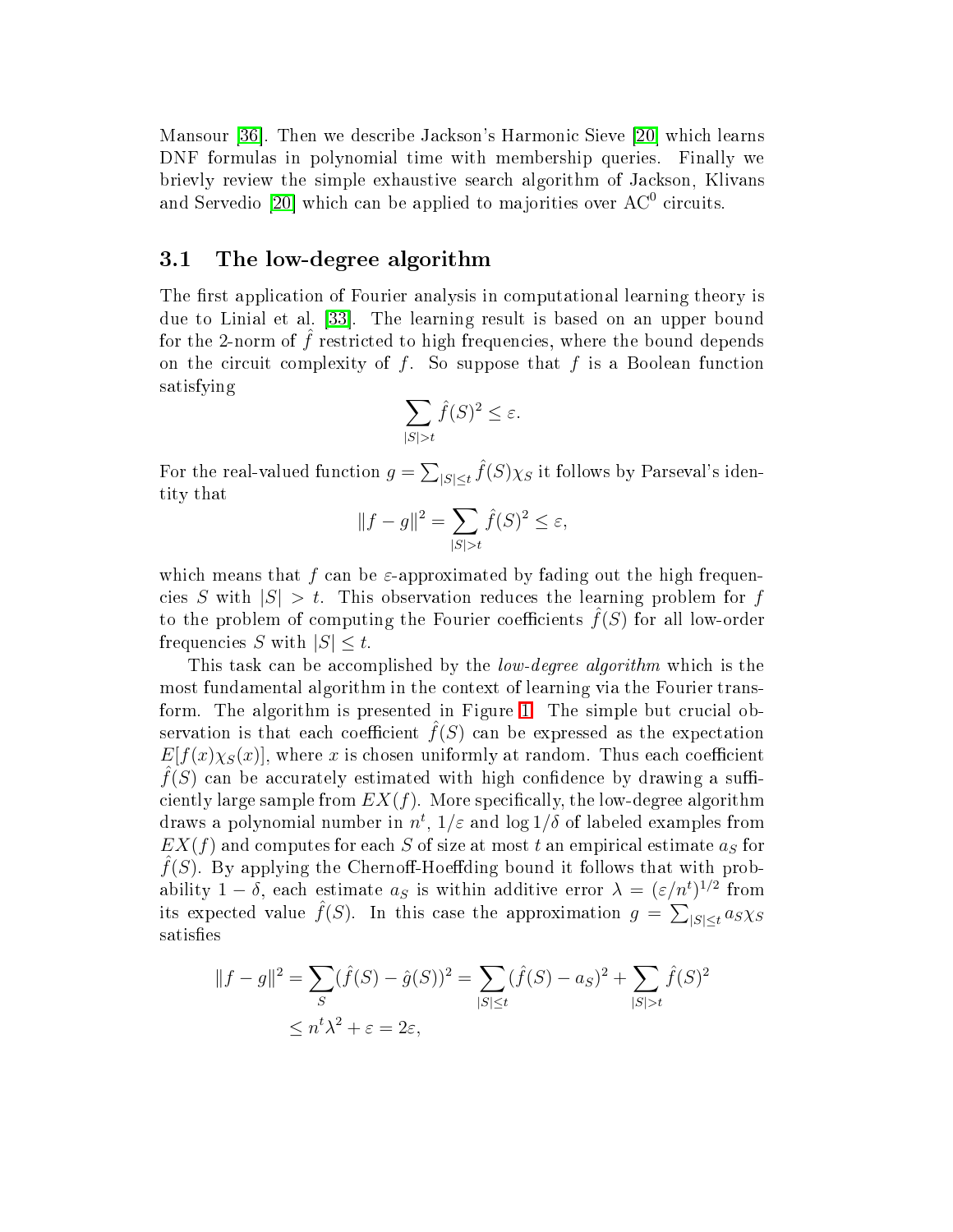$\mathbf{input:} \text{ frequency bound } t, \text{ accuracy } \varepsilon, \text{ confidence } \delta \text{ and access to } EX(f)$  $\textbf{output:} \text{ a Boolean function } h \text{ approximating } f$ 

- 1. request  $m = \frac{2n^t}{s}$  $\frac{n^t}{\varepsilon} \ln(\frac{2n^t}{\delta})$  $\frac{n^{\epsilon}}{\delta}$ ) labeled examples  $(x_i, f(x_i))$  from  $EX(f)$
- 2. for each  $S \subseteq [n]$  with  $|S| \le t$  compute  $a_S = \frac{1}{m}$  $\frac{1}{m}\sum_{i=1}^m f(x_i)\chi_S(x_i)$
- 3. output  $h = \text{sgn}(\sum_{|S| \leq t} a_S \chi_S)$

<span id="page-8-0"></span>Figure 1: The low-degree algorithm

and since  $Pr[\text{sgn}(g(x)) \neq f(x)] \leq ||f - g||^2$ , it follows that the output hypothesis  $h = \text{sgn}(g)$  is an  $(\varepsilon/2)$ -approximation of f. The running-time is dominated by the sample size and thus polynomial in  $n^t$ ,  $1/\varepsilon$  and  $\log(1/\delta)$ .

Theorem 1. For any Boolean function f satisfying

$$
\sum_{|S|>t} \hat{f}(S)^2 \le \varepsilon,
$$

the low-degree algorithm on inputs t,  $\varepsilon$ ,  $\delta$  and access to  $EX(f)$  outputs with probability  $1 - \delta$  an  $O(\varepsilon)$ -approximation of f in time  $\text{poly}(n^t, 1/\varepsilon, \log(1/\delta)).$ 

Let us remark for further reference, that the low-degree algorithm can be easily generalized to Boolean functions f satisfying  $\sum_{S \in G} \hat{f}(S)^2 \leq \varepsilon$ for an arbitrary collection  $G \subseteq 2^{[n]}$  of frequencies, provided that G is explicitly given as part of the input. In this case, the running-time is poly $(n, |G|, 1/\varepsilon, \log(1/\delta)).$ 

Based on Hastad's Switching Lemma [17], Linial et al. [33] showed that for any Boolean function  $f$  which is computable by an  $\operatorname{AC}^0$  circuit of depth d and size M it holds that

$$
\sum_{|S|>t} \hat{f}(S)^2 \le 2M 2^{-t^{1/d}/20}.
$$

<span id="page-8-1"></span>Applying the low-degree algorithm with  $t = O(\log(M/\varepsilon)^d)$  immediately yields the following learning result.

**Corollary 2.** [33] The class of  $AC^0$  circuits of depth d and size M over n variables is learnable in time

$$
\text{poly}(n^{\log(M/\varepsilon)^d}, \log(1/\delta)).
$$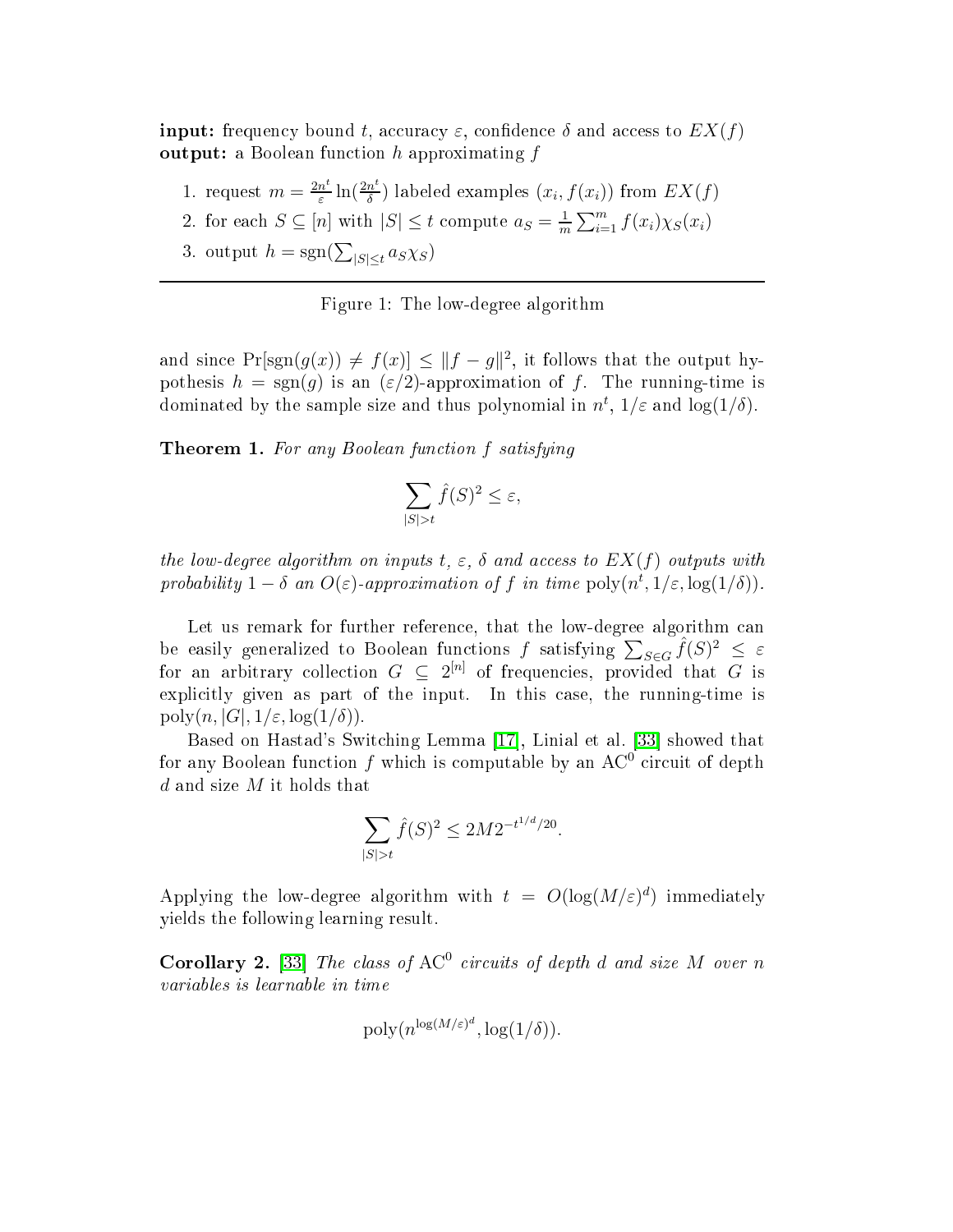Since an *m*-term DNF formula is computable by a circuit of size  $m + 1$ and depth 2 it further follows that  $m$ -term DNF formulas are learnable in time  $\text{poly}(n^{\log(m/\varepsilon)^2}, \log(1/\delta)).$ 

By a result due to Kharitonov [[2](#page-8-1)5], Corollary 2 cannot be significantly improved under a plausible ryptographi assumption. However, as we will see in Section [3.4,](#page-17-0) the exponent d can be reduced to  $d-1$ . This will imply that *m*-term DNF formulas are in fact learnable in time  $\text{poly}(n^{\log(m/\varepsilon)}, \log(1/\delta)).$ 

## 3.2 The KM-Algorithm

For sufficiently simple functions it is sometimes possible to bound the 1-norm of the Fourier transform. A ni
e example provide de
ision trees, for whi
h the 1-norm of the Fourier transform an be bounded by the number of nodes in the tree by fairly elementary methods [30]. So suppose that  $f$  is a Boolean fun
tion satisfying

$$
\|\hat{f}\|_1 \leq k.
$$

Then clearly,

$$
\sum_{|\hat{f}(S)| \leq \varepsilon/k} \hat{f}(S)^2 \leq (\varepsilon/k) \sum_{|\hat{f}(S)| \leq \varepsilon/k} \hat{f}(S) \leq \varepsilon,
$$

which means that f can be  $\varepsilon$ -approximated by ignoring the small Fourier coefficients having absolute value at most  $\varepsilon/k$ . This observation reduces the learning problem for  $f$  to the problem of finding all frequencies  $S$  whose Fourier coefficients are larger in absolute value than some given threshold  $\theta$ .

This problem can be solved by an algorithm of Goldreich and Levin [16] which is a key ingredient in their proof that parity functions are hard-core predicates for one-way functions. The algorithm has been first applied in the learning setting by Kushilevitz and Mansour [30]. The idea behind the algorithm is best des
ribed in terms of the re
ursive pro
edure Coef given in Figure [2,](#page-10-0) which can be regarded as a depth-first search on the binary tree of depth n. Here, each node is given by its level  $k \in [n]$  and a set  $S \subseteq [1, k]$ , where we use the notation  $[m, n]$  to describe the set  $\{m, \ldots, n\}$ . In each node  $(S, k)$  we consider the sum

$$
C(S,k) = \sum_{T \subseteq [k+1,n]} \hat{f}(S \cup T)^2.
$$

If  $k = n$ , then Coef has reached at a leaf of the tree, and since in this case  $C(S, k) = \hat{f}(S)^2$ , the procedure returns S if and only if  $C(S, k) \geq \theta^2$ . If  $(S, k)$  is an inner node with  $C(S, k) < \theta^2$ , then there is no set  $T \subseteq [k + 1, n]$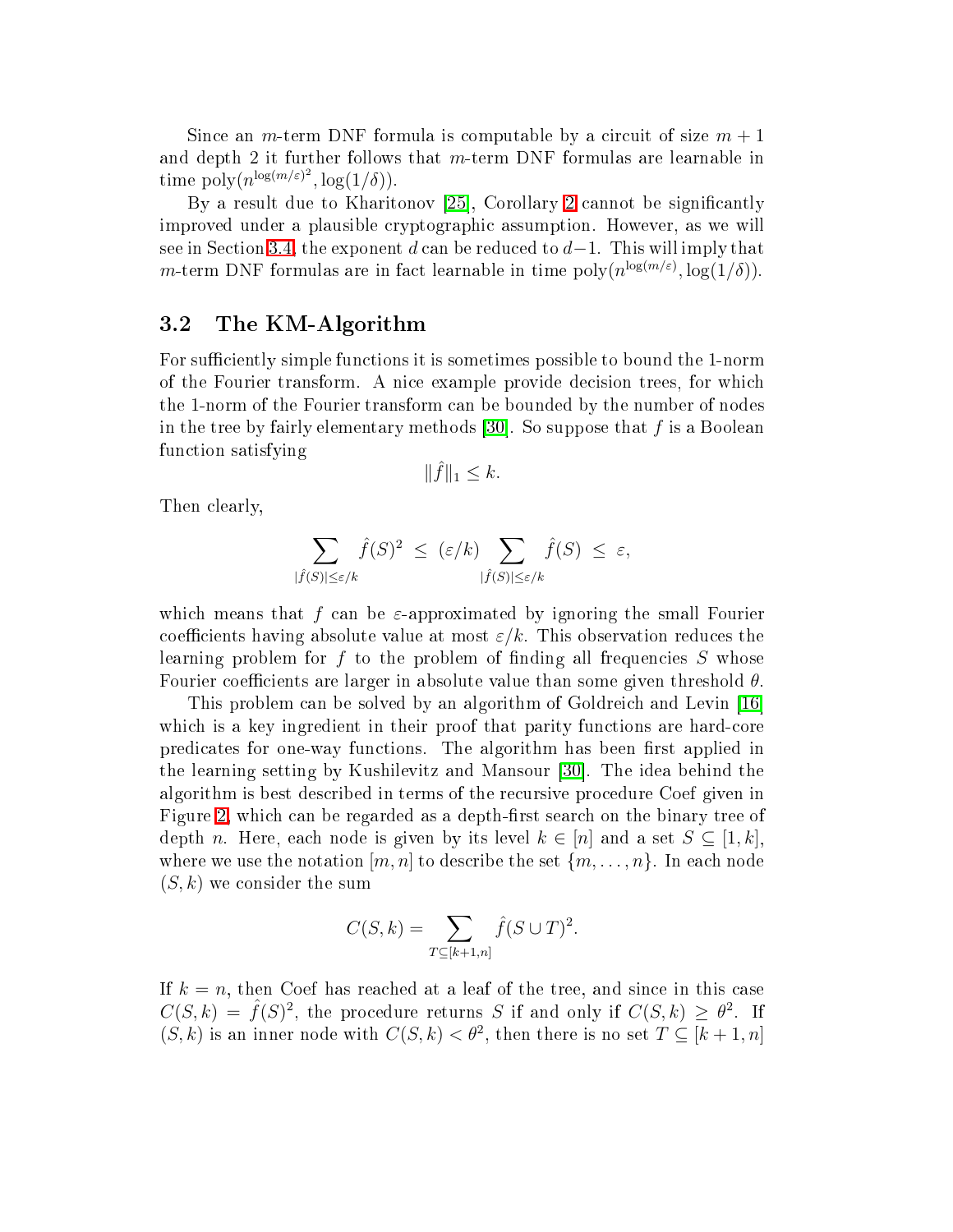$Coef(S, k)$ :

\n- 1. if 
$$
k = n
$$
 and  $C(S, k) \geq \theta^2$  then return({S})
\n- 2. if  $k < n$  and  $C(S, k) \geq \theta^2$  then return( $Coef(S, k + 1) \cup Coef(S \cup \{k + 1\}, k + 1)$ )
\n- 3. return( $\emptyset$ )
\n

<span id="page-10-0"></span>Figure 2: The recursive procedure Coef

with  $|\hat{f}(S \cup T)| \geq \theta$ . Thus there is no need to further explore the subtree of this node. Otherwise, Coef re
ursively ontinues the sear
h with the two children  $(S, k + 1)$  and  $(S \cup \{k + 1\}, k + 1)$  of  $(S, k)$ . Invoking Coef with the root node  $(0,0)$ , the procedure returns the collection of all frequencies corresponding to Fourier coefficients with an absolute value greater than  $\theta$ .

Concerning the number of recursive calls performed by Coef, first note that by Parseval's identity,

$$
\sum_{S \subseteq [1,k]} C(S,k) = \sum_{S \subseteq [n]} f(S)^2 = ||f||^2 = 1,
$$

implying that in each level k there are at most  $1/\theta^2$  nodes  $(S, k)$  with  $C(S, k) \geq \theta^2$ . Thus, the total number of recursive calls can be bounded by  $n/\theta^2$ . The main algorithmic difficulty, however, is the computation of the sums  $C(S, k)$ . This can be solved by expressing  $C(S, k)$  as a nested expectation. More precisely, consider the function  $g: \{0,1\}^{n-k} \to \mathbb{R}$  which maps a suffix  $x \in \{0,1\}^{n-k}$  to the expectation  $E_y[f(yx)\chi_S(y)]$  for a uniformly chosen prefix  $y \in \{0,1\}^k$ . For any prefix  $y \in \{0,1\}^k$  and  $T \subseteq [k+1,n]$  we have  $\chi_{S\cup T}(z) = \chi_{S\Delta T}(z) = \chi_S(y)\chi_T(x)$ , where  $z = yx$ . Hence,

$$
\hat{f}(S \cup T) = E_z[f(z)\chi_{S \cup T}(z)] = E_x[E_y[f(yx)\chi_S(y)\chi_T(x)]] = E_x[g(x)\chi_T(x)],
$$

implying that  $\hat{f}(S \cup T) = \hat{g}(T)$ . Now, by using Parseval's identity, we can express  $C(S, k)$  as

$$
C(S,k) = \sum_{T \subseteq [k+1,n]} \hat{g}(T)^{2} = E_{x}[g(x)^{2}] = E_{x}[E_{y}[f(yx)\chi_{S}(y)]^{2}]
$$

for uniformly chosen  $x \in \{0,1\}^{n-k}$  and  $y \in \{0,1\}^k$ . By applying the Chernoff-Hoeffding bound, this means that we can estimate  $C(S, k)$  by first estimating the inner expectation for a small number of random suffixes  $x$ and then estimate the outer expe
tation as the average sum of the squared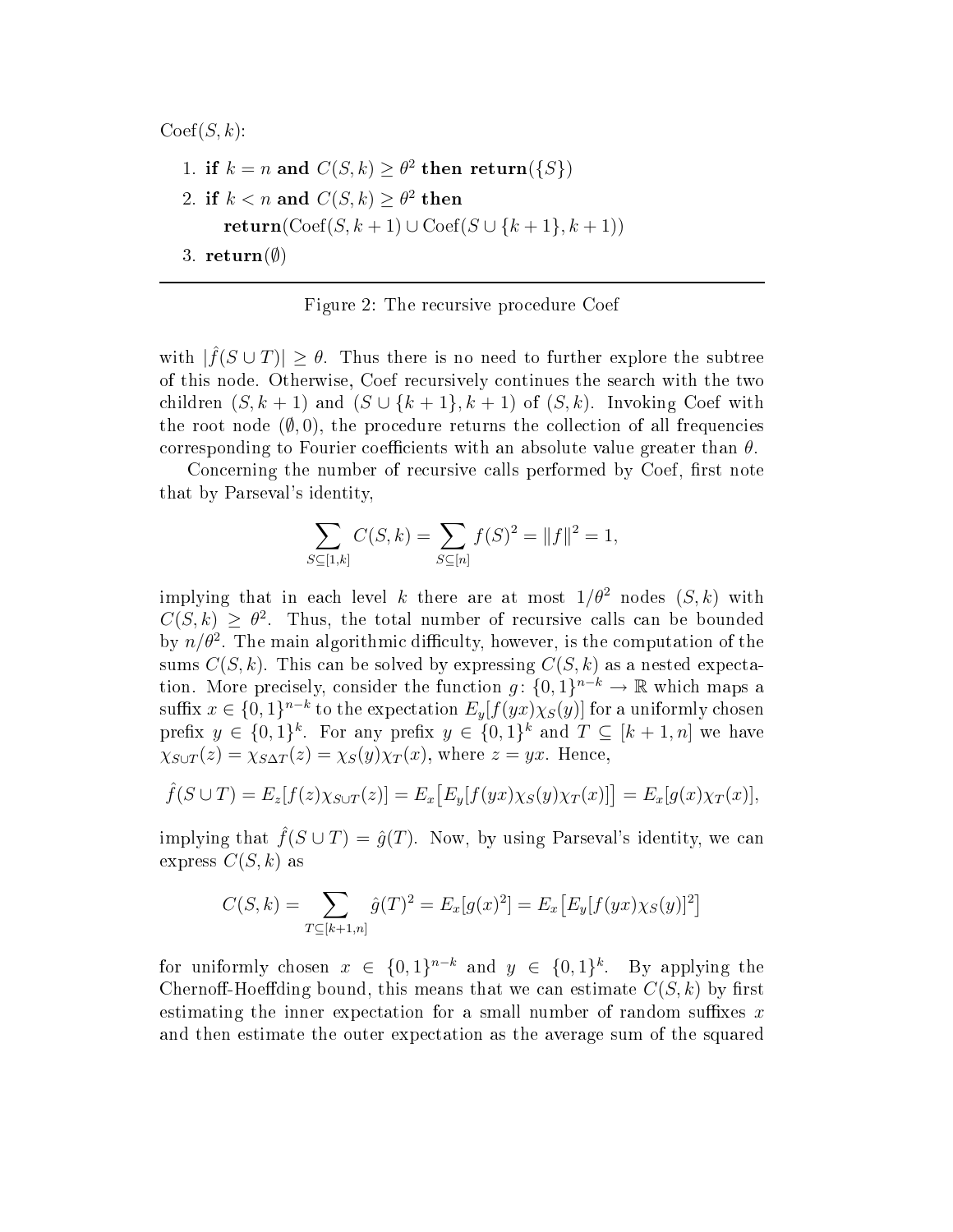estimates for the inner expectation. For each given suffix  $x$ , the estimate for the inner expectation can be obtained from a small number of values  $f(yx)$ for random prefixes  $y$ , which can be obtained by asking the oracle  $f$ . By using sufficiently accurate estimates of  $C(S, k)$  it can be shown that with high probability, the modified search still runs in polynomial time and returns a set containing all frequencies S with  $|\hat{f}(S)| \geq \theta$ . Furthermore, each frequency S in the set satisfies  $|\hat{f}(S)| = \Omega(\theta)$ , which by Parseval's identity implies that the number of frequencies in the returned collection is at most  $O(1/\theta^2)$ .

<span id="page-11-0"></span> ${\bf Lemma}$  3.  $[30]$  There is a randomized algorithm  $A$  such that for each Boolean function f and threshold  $\theta > 0$ ,  $A(\theta, \delta, f)$  outputs with probability  $1-\delta$  a collection  $G \subseteq 2^{[n]}$  of size  $O(1/\theta^2)$  containing all frequencies S with  $|\hat{f}(S)| \geq \theta$ . A runs in time  $\text{poly}(n, 1/\theta, \log(1/\delta)).$ 

As observed by Jackson [19] the algorithm of Lemma [3](#page-11-0) can also be applied to real-valued functions  $f: \{0,1\}^n \to \mathbb{R}$ . In this case, the number of recursive calls of the procedure Coef is bounded by  $||f||n/\theta^2$  rather than  $n/\theta^2$ . Further notice that the confidence in the Chernoff-Hoeffding bound depends on the range of the random variables whose mean we want to estimate. In case  $f$ is real-valued, the range of these random variables is  $[-\|f\|_{\infty}^2, \|f\|_{\infty}^2]$  rather than  $[-1, 1]$ , implying that the number of labeled examples from f needed to estimate  $C(S, k)$  additionally depends on the parameter  $||f||_{\infty}$ . Since  $||f|| \le ||f||_{\infty}$ , the running-time becomes polynomial in n,  $1/\theta$ ,  $\log(1/\delta)$  and  $||f||_{\infty}$ . Let us state this extension to real-valued functions for later use.

<span id="page-11-1"></span>**Lemma 4.** [19] There is a randomized algorithm A such that for each function  $f: \{0,1\}^n \to \mathbb{R}$  satisfying  $||f||_{\infty} \leq k$  and threshold  $\theta > 0$ ,  $A(\theta, \delta, k, f)$ outputs with probability  $1 - \delta$  a collection  $G \subseteq 2^{[n]}$  containing all frequencies S with  $|\hat{f}(S)| \ge \theta$ . A runs in time  $\text{poly}(n, k, 1/\theta, \log(1/\delta)).$ 

Coming back to Boolean functions  $f \in B_n$  satisfying  $\|\hat{f}\|_1 \leq k$ , we can use the algorithm of Lemma [3](#page-11-0) to find a small collection  $G$  containing all frequencies S for which  $|\hat{f}(S)| \ge \varepsilon/k$  in time  $\text{poly}(n, k, 1/\varepsilon, \log(1/\delta))$ , and then use the generalized low-degree algorithm on G to output an  $O(\varepsilon)$ -approximation of f. This algorithm is known as the Kushilevitz-Mansour algorithm, or simply KM-algorithm, and we state its properties in the following theorem.

**Theorem 5.** [30] For each Boolean function f satisfying  $\|\hat{f}\|_1 \leq k$ , the KMalgorithm, given inputs  $k, \varepsilon, \, \delta$  and oracle access to  $f,$  outputs with probability  $1 - \delta$  an  $O(\varepsilon)$ -approximation of f in time poly $(n, k, 1/\varepsilon, \log(1/\delta))$ .

As already mentioned at the beginning of this section, any Boolean function f computable by a decision tree with m nodes satisfies  $\|\hat{f}\|_1 \leq m$ . Thus,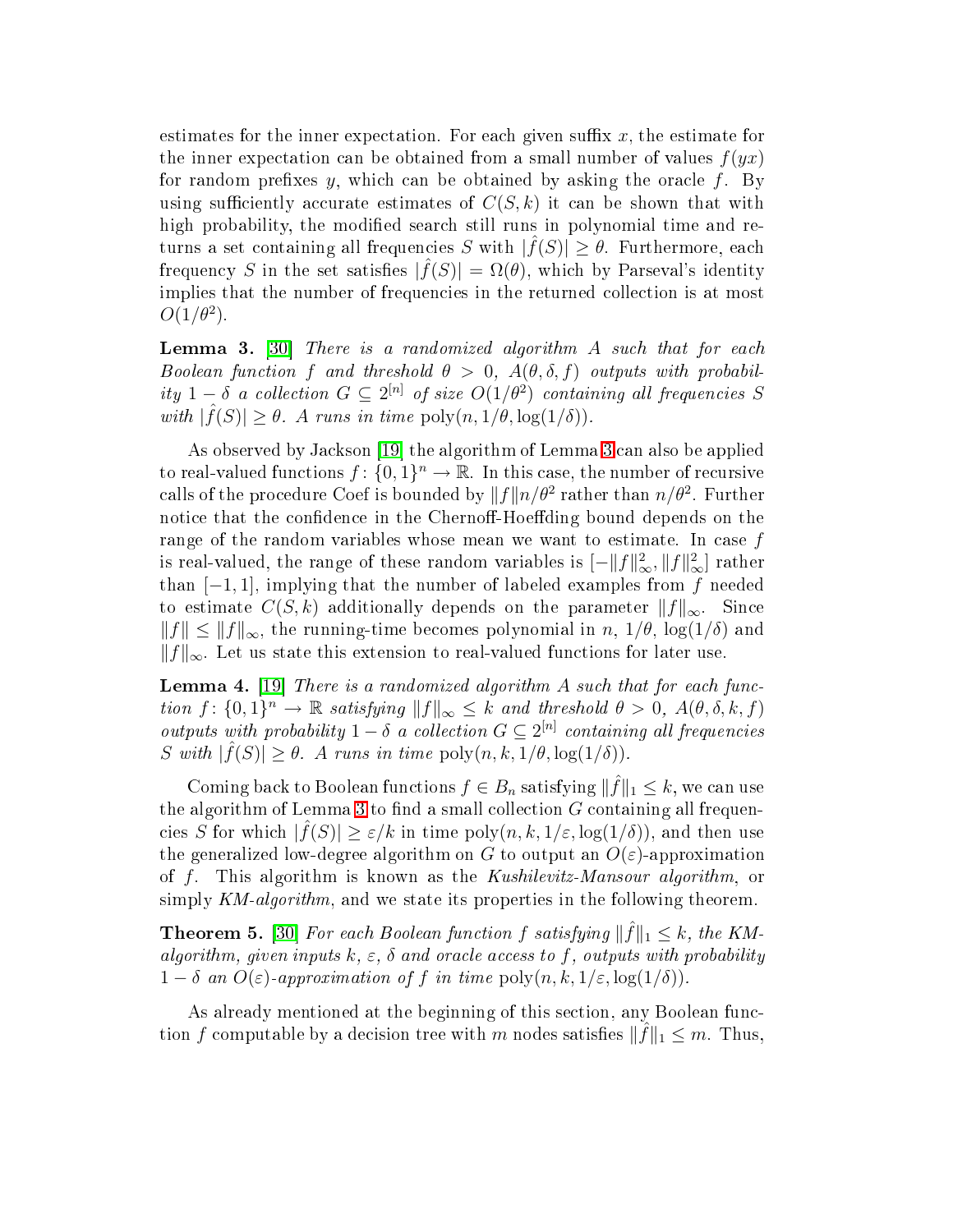the KM-algorithm learns decision trees in polynomial time, although, a disadvantage of this result is that membership queries are needed.

**Corollary 6.** [30] The class of decision trees with m nodes is learnable with membership queries in time  $\text{poly}(n, m, 1/\varepsilon, \log(1/\delta))$ .

For some applications, it is more convenient to consider the *sparseness* of a Boolean function  $f$ . This property is closely related to the 1-norm of  $f$ . We say that a function f is k-sparse, if the support  $\{S \subseteq [n] \mid \hat{f}(S) \neq 0\}$  of  $\hat{f}$  has size at most k. Clearly, if f is k-sparse then  $\|\hat{f}\|_1 \leq k$ . On the other hand, if  $\|\hat{f}\|_1 \leq k$ , then f is  $\varepsilon$ -close to the function  $g = \sum_{|\hat{f}(S)| > \varepsilon/k} \hat{f}(S) \chi_S$ . By Parseval's identity, the number of frequencies S with  $|\hat{f}(S)| > \varepsilon / k$  is less than  $k^2/\varepsilon^2$ . Hence it follows that g is  $(k^2/\varepsilon^2)$ -sparse. We call a Boolean function  $(\varepsilon, k)$ -sparse if it is  $\varepsilon$ -close to a k-sparse function. It is not hard to show (see [30]) that for any  $(\varepsilon, k)$ -sparse function f,

$$
\sum_{\hat{f}(S)|\leq \varepsilon/k} \hat{f}(S)^2 \leq \varepsilon + \varepsilon^2/k.
$$

Thus, the KM-algorithm is applicable to  $(\varepsilon, k)$ -sparse Boolean functions.

|

**Corollary 7.** [30] For each  $(\varepsilon, k)$ -sparse function f, the KM-algorithm given inputs k,  $\varepsilon$ ,  $\delta$  and oracle access to f outputs an  $O(\varepsilon)$ -approximation of f in time  $\text{poly}(n, k, 1/\varepsilon, \log(1/\delta)).$ 

Mansour [36] showed that each DNF with terms of size at most  $d$  is  $(\varepsilon, k)$ -sparse for  $k = d^{O(d \log(1/\varepsilon))}$ . By an argument attributed to Warmuth in [44], every m-term DNF is  $\varepsilon$ -close to a DNF with terms of size at most  $\log(m/\varepsilon)$  (by simply ignoring all terms of size larger than  $\log(m/\varepsilon)$ ). Hence, an *m*-term DNF f is  $\varepsilon$ -close to a  $(\varepsilon, k)$ -sparse function for  $k =$  $(\log(m/\varepsilon))^{O(\log(m/\varepsilon)\log(1/\varepsilon))} = (m/\varepsilon)^{O(\log\log(m/\varepsilon)\log(1/\varepsilon))}$ , which by the triangle inequality implies that f itself is  $(O(\varepsilon), k)$ -sparse.

**Corollary 8.** [36] The class of m-term DNF formulas is learnable with membership queries in time  $\text{poly}(n, (m/\varepsilon)^{\log \log(m/\varepsilon) \log(1/\varepsilon)}, 1/\varepsilon, \log(1/\delta)).$ 

### 3.3 The Harmoni Sieve

In the last se
tion we des
ribed a quasipolynomial-time learning algorithm for DNF formulas based on the sparseness of these functions. Another property of the Fourier transform of m-term DNF is that the  $\infty$ -norm can be lower bounded in terms of  $m$  [4]. This property provides the basis for Jackson's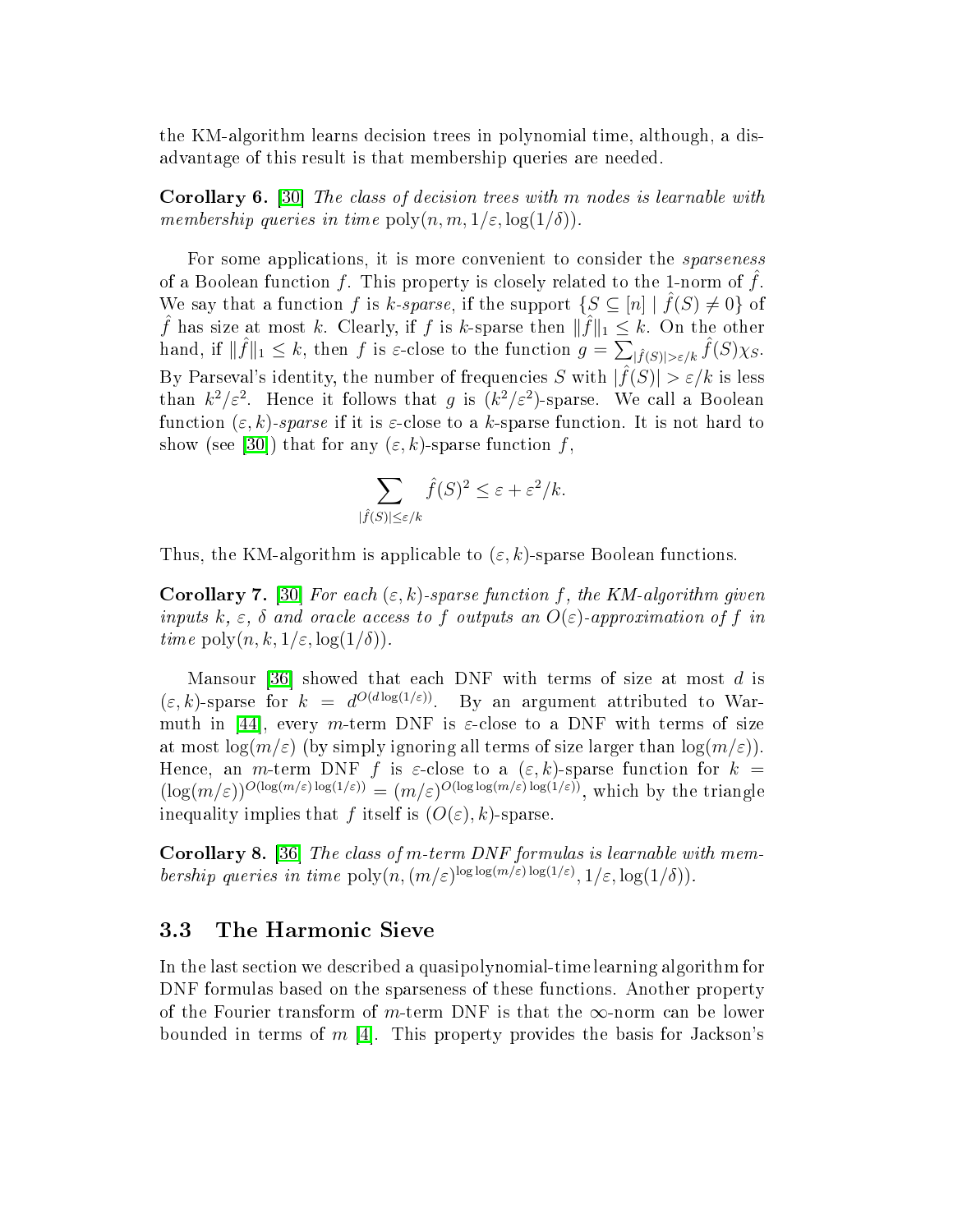elebrated polynomial-time learning algorithm for DNF formulas whi
h we present in this section. So, for a Boolean function  $f$  satisfying

$$
\|\hat{f}\|_{\infty} \geq \gamma,
$$

assume that S is a frequency with  $\hat{f}(S) \geq \gamma$ . Expressing the coefficient  $\hat{f}(S)$ in terms of the probability that  $f(x) \neq \chi_S(x)$ ,

$$
\hat{f}(S) = E[f(x)\chi_S(x)] = 1 - 2\Pr[f(x) \neq \chi_S(x)],
$$

it follows that

$$
\Pr[f(x) \neq \chi_S(x)] \leq \frac{1 - \hat{f}(S)}{2}.
$$

This means that the function f can be weakly  $(\gamma/2)$ -approximated by a single parity function  $\chi_S$  or its negation  $-\chi_S$ , where we use  $\chi_S$  if  $f(S)$  is positive, and its negation otherwise. The corresponding frequency  $S$  can be found by the KM-algorithm with high probability in time  $poly(n, 1/\gamma)$ , and the sign of  $f(S)$  can be easily determined by estimating  $f(S)$  within additive error less than  $\gamma$ . Thus, for any  $\gamma > 0$  and every Boolean function f satisfying  $\|\hat{f}\|_{\infty} \geq \gamma$  we can produce with high probability a weak  $\Omega(\gamma)$ -approximation of f in time  $\text{poly}(n, 1/\gamma)$ , provided that we have access to the oracle f.

This reasoning can be generalized to arbitrary distributions  $D$  by using the crucial observation that the correlation  $E_D[f\chi_S]$  between f and a parity  $\chi_S$  with respect to D can be expressed as the correlation  $E[f_D(x)\chi_S(x)]$ between the real-valued function  $f_D(x) = 2^n D(x) f(x)$  and  $\chi_S$  with respect to the uniform distribution. Thus,  $E_D[f(x)\chi_S(x)] = E[f_D(x)\chi_S(x)]$  coincides with the Fourier coefficient  $\hat{f}_D(S)$  of the function  $f_D$ , implying that

$$
\Pr_{D}[f(x) \neq \chi_{S}(x)] \leq \frac{1 - \hat{f}_{D}(S)}{2}.
$$

If we now assume that  $\|\hat{f}_D\|_{\infty} \geq \gamma$  (rather than  $\|\hat{f}\|_{\infty} \geq \gamma$ ), then f can be weakly  $(\gamma/2, D)$ -approximated by a single parity function  $\chi_S$  or its negation. Further, on input  $\gamma$ , the corresponding frequency S with  $|\hat{f}_D(S)| = \Omega(\gamma)$  can be found by the algorithm of Lemma [4](#page-11-1) using oracle access to  $f<sub>D</sub>$ .

<span id="page-13-0"></span> ${\bf Lemma}$  9. There is a randomized algorithm  $A$  such that for each distribution D and Boolean function f satisfying  $\|\hat{f}_D\|_{\infty} \geq \gamma$  and  $\|f_D\|_{\infty} \leq k$ ,  $A(k, \gamma, \delta, f_D)$  outputs with probability  $1 - \delta$  a weak  $(\Omega(\gamma), D)$ -approximation of f in time  $\text{poly}(n, k, 1/\gamma, \log(1/\delta)).$ 

Boosting [41] is a well-known technique to transform a weak learner into a strong learner. The te
hnique an be most easily des
ribed in the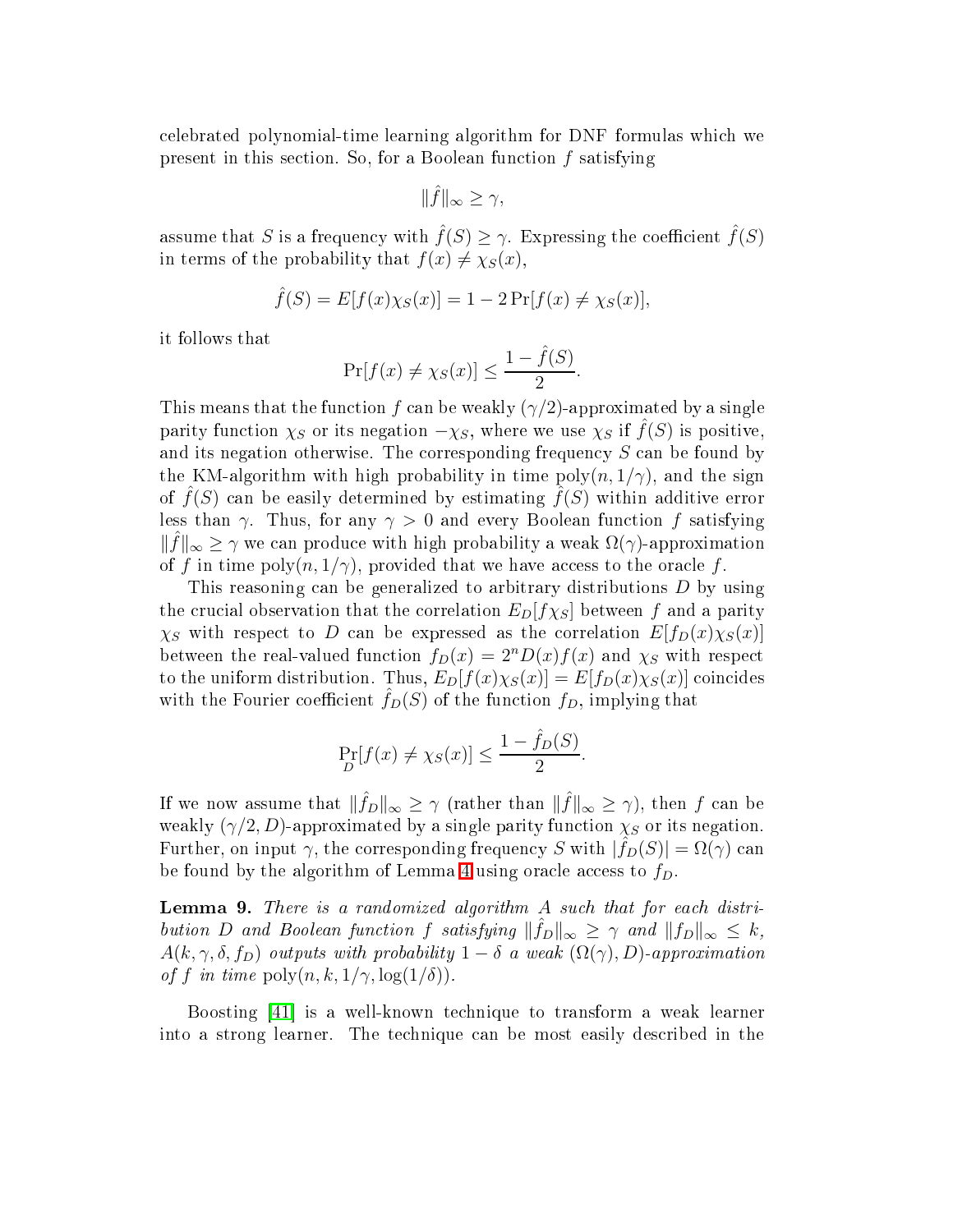$\textbf{input:} \; \gamma, \varepsilon > 0 \; \text{and a weak learning algorithm} \; A$  $\textbf{output:} \text{ a Boolean function } h \text{ approximating } f$ 

1.  $i \leftarrow 0$ ; 2. while  $|M_i| > \varepsilon 2^n$  do run A to produce a weak  $(\gamma, D_i)$ -approximation  $h_i$ ;  $i \leftarrow i + 1$ ;

3. return  $h = sgn(\sum_{j=0}^{i} h_j(x))$ 

<span id="page-14-0"></span>Figure 3: The IHA-boosting algorithm

distribution-free setting, where we assume that the weak learner produ
es a weak  $(\gamma, D)$ -approximation of the target f for any distribution D. With respect to some fixed but unknown target distribution  $D$ , the boosting algorithm runs the weak learner several times with respect to different distributions  $D_i$ , which forces the weak learner to perform well on different regions of the instance space. The resulting weak  $(\gamma, D_i)$ -approximations are then combined in some way to produce a strong  $(\varepsilon, D)$ -approximation of f. Obviously, the oracle access to  $f$  required by the boosting algorithm depends on how the weak learner accesses the oracle. If the weak learner asks membership queries, then also the boosting algorithm needs to ask membership queries. If the weak learner needs only access to  $EX(f, D_i)$ , then it is usually possible to apply a filtering technique in order to simulate the  $EX(f, D_i)$  oracle by asking queries to  $EX(f, D)$ . This means that each example  $(x, f(x))$  drawn from  $EX(f, D)$  is discarded by the boosting algorithm with a certain probability depending on  $(x, f(x))$  and  $D_i$ , and only the remaining examples are passed on to the weak learner.

There are several boosting strategies which mainly differ in how the distributions  $D_i$  are defined, and in how the final hypothesis is obtained from the weak hypotheses. The IHA-boosting algorithm (see Figure [3\)](#page-14-0) uses a parti
ularly well-suited boosting strategy whi
h is based on a onstru
tion of a hard-core distribution due to Impagliazzo [18]. The boosting ability of this construction has been pointed out by Klivans and Servedio [26]. In order to a
hieve strong learning with respe
t to the uniform target distribution, the IHA-boosting algorithm uses the following distributions  $D_i.$  Suppose that the weak learning algorithm has already produced the hypotheses  $h_0, \ldots, h_{i-1}$  for some  $i \geq 0$ , and let  $h = sgn(\sum_{j=0}^{i-1} h_j(x))$  denote the majority vote of these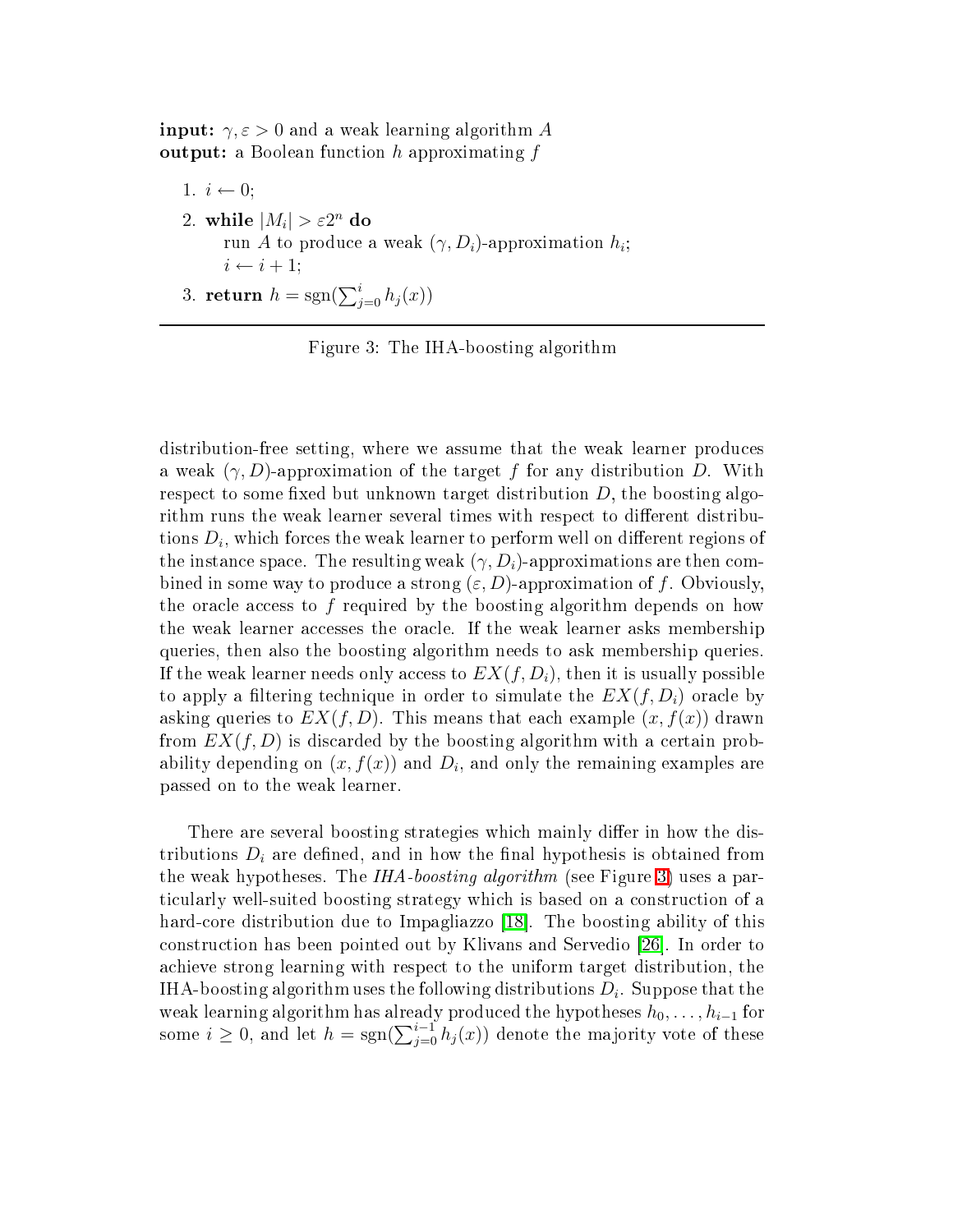hypotheses. First consider the *margin* 

$$
N_i(x) = f(x) \sum_{j=0}^{i-1} h_j(x),
$$

by which h agrees with the target f on an instance x. Note that h disagrees with f on x only if  $N_i(x)$  is negative. Next we define a *measure*  $M_i$  on the instance space  $\{0,1\}^n$  which assigns weight 0 to the instances with large margin, weight 1 to the instan
es with negative margin, and intermediate weights to instances with non-negative but small margin. More precisely,

$$
M_i(x) = \begin{cases} 0, & N_i(x) \ge 1/\gamma, \\ 1, & N_i(x) \le 0, \\ 1 - \gamma N_i(x), & \text{otherwise.} \end{cases}
$$

Notice that  $M_0(x) = 1$  for all x. The distribution  $D_i$  is now obtained by standardizing the measure  $M_i$  by the *weight*  $|M_i| = \sum_x M_i(x)$  of  $M_i$ ,

$$
D_i(x) = \frac{M_i(x)}{|M_i|}.
$$

Whenever the IHA-boosting algorithm is going to run the weak learner  $A$ , it first checks whether the measure  $M_i$  satisfies  $|M_i| \leq \varepsilon 2^n$ . Observe that the current majority vote h disagrees with f on x only if  $N_i(x) \geq 0$ . In this case  $M_i(x) = 1$  and hence the approximation error of h can be bounded by

$$
\Pr[h(x) \neq f(x)] \leq 2^{-n} \sum_{x} M_i(x) = 2^{-n} |M_i|.
$$

Thus, the condition  $|M_i| \leq \varepsilon 2^n$  guarantees that the boosting algorithm has found the desired  $\varepsilon$ -approximation of f.

Impagliazzo [18] showed that the abort condition  $|M_i| \leq \varepsilon 2^n$  is met after at most  $O(1/\gamma^2 \varepsilon^2)$  runs of A. Since for all x we have that  $D_i(x) \leq 1/|M_i|$ , the  $\infty$ -norm of the distributions  $D_i$  is bounded by  $1/|M_i|$  and hence the weak learner A is run only on distributions  $D_i$  satisfying  $||2^n D_i||_{\infty} \leq 1/\varepsilon$ .

An algorithmic difficulty is the computation of the exponentially large sum  $|M_i|$  which is required to check the abort condition. This difficulty can be overcome by first expressing  $2^{-n}|M_i|$  as the expected value  $E[M_i(x)]$ for a uniformly chosen  $x$ . Then we only have to observe that a random example  $(x, M_i(x))$  can be easily obtained from a random example  $(x, f(x))$ . Furthermore,  $M_i(x)$  takes only values in the range [0, 1]. Hence, with high probability we can get an accurate estimate for  $2^{-n}|M_i|$  by drawing a small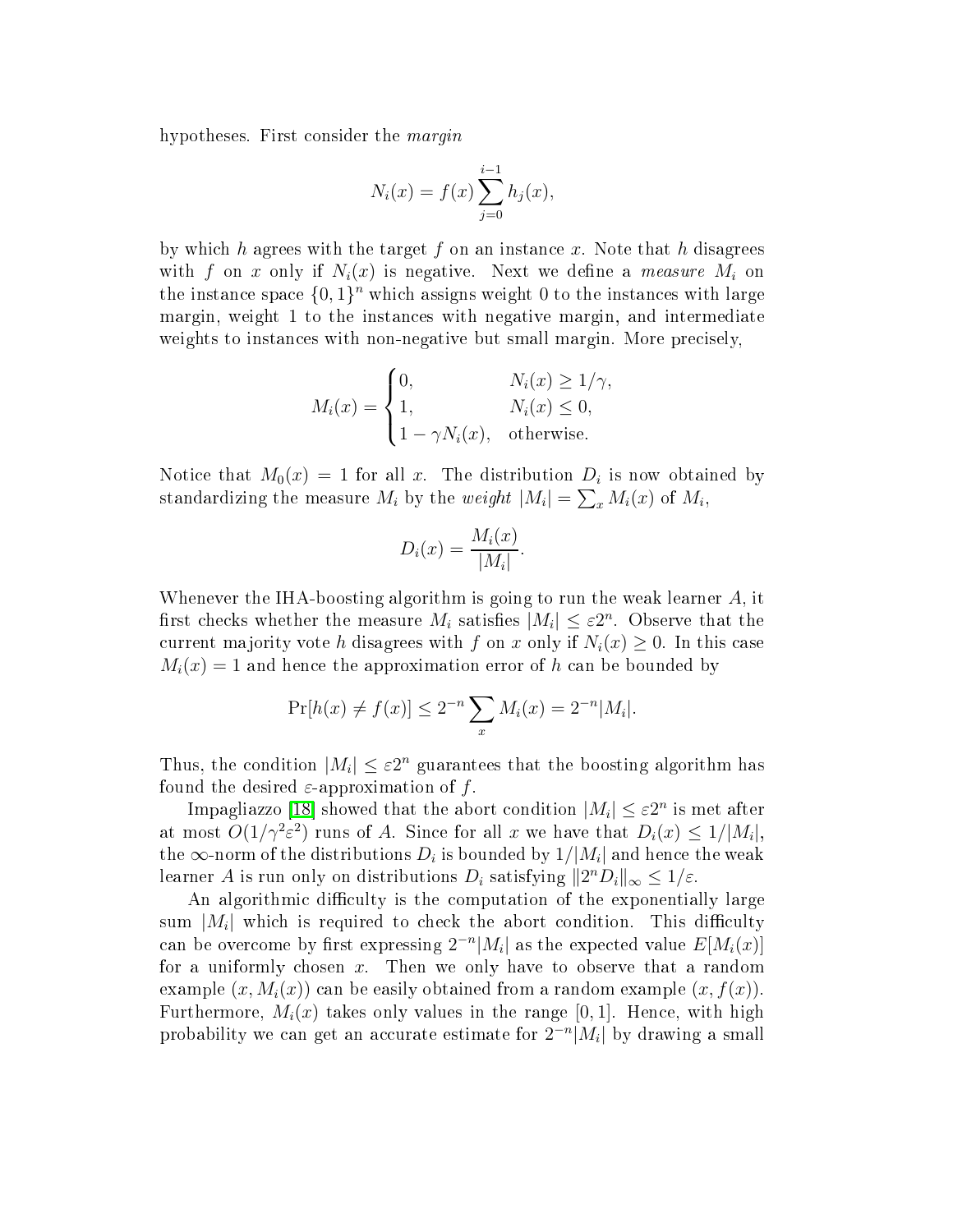sample from  $EX(f)$ . Now, by using an estimate rather than the exact value of  $2^{-n}|M_i|$ , it is easy to adjust the abort condition so that (1) the output h is still an  $\varepsilon$ -approximation of f and (2) the modified abort condition can still be met after at most  $O(1/\gamma^2\varepsilon^2)$  runs of  $A$  with distributions  $D_i$ , where (3) each  $D_i$  still satisfies  $||2^n D_i||_{\infty} = O(1/\varepsilon)$ .

Now suppose that  $f$  is a Boolean function satisfying for all distributions D the bound

 $\|\hat{f}_D\|_{\infty} \geq \gamma.$ 

The *Harmonic Sieve* for learning  $f$ , as suggested in [26], runs the IHAboosting algorithm $^{\rm l}$  based on the weak learner  $A$  provided by Lemma [9.](#page-13-0) Recall that A produces with sufficiently high probability a weak  $(\Omega(\gamma), D_i)$ approximation of the target f in time  $\text{poly}(n, k, 1/\gamma, \log(1/\delta))$ , provided that A gets an upper bound k on the  $\infty$ -norm of  $f_{D_i}$  and has access to the oracle  $f_{D_i}$ . Further, recall that  $f_{D_i}$  is defined as  $f_{D_i}(x) = 2^n D_i(x) f(x)$  and each distribution  $D_i$  satisfies  $||2^n D_i||_{\infty} = O(1/\varepsilon)$ . Hence,  $||f_{D_i}||_{\infty} = O(1/\varepsilon)$  and we can easily provide  $A$  with the required bound  $k$ . The resulting running time of A becomes  $\text{poly}(n, 1/\gamma, 1/\varepsilon, \log(1/\delta)).$ 

The remaining obstacle is the fact that the boosting algorithm cannot provide the weak learner with the exact values of  $f_{D_i}(x)$ . However, it can compute an accurate approximation of  $f_{D_i}(x) = 2^n M_i(x)/|M_i|$  by using the already calculated estimate for  $2^{-n}|M_i|$  together with the value  $M_i(x)$ . Note that the latter value can be exactly computed from  $f(x)$  by using a single membership query to f. It can be shown that using a sufficiently accurate approximation of  $f_{D_i}$  does not have a significant impact on the learning ability of  $A$  (cf. [19]). Thus, with high probability,  $A$  indeed produces in each iteration a weak  $(\Omega(\gamma), D_i)$ -approximation of f which can be used by the boosting algorithm to produce an  $\varepsilon$ -approximation. The running time of the Harmonic Sieve is roughly  $O(1/\gamma^2\varepsilon^2)$  times the time required for each simulation of A which is  $poly(n, 1/\gamma, 1/\varepsilon, \log(1/\delta))$ . Thus, the Harmonic Sieve a
hieves the following performan
e.

**Theorem 10.** (cf. [19]) For each Boolean function f satisfying for all distributions D the bound  $\|\hat{f}_D\|_{\infty} \geq \gamma$ , the Harmonic Sieve on inputs  $\varepsilon$ ,  $\gamma$ ,  $\delta$ and oracle access to f outputs with probability  $1 - \delta$  an  $O(\varepsilon)$ -approximation of f in time  $\text{poly}(n, 1/\varepsilon, 1/\gamma, \log(1/\delta)).$ 

Jackson [19] showed that for every  $m$ -term DNF  $f$  and for all distributions D on  $\{0,1\}^n$  it holds that  $\|\hat{f}_D\|_{\infty} = \max_{S} |E_D[f\chi_S]| \geq 1/(2m+1)$ . Hence, the Harmonic Sieve can be used to efficiently learn DNF formulas with membership queries.

<span id="page-16-0"></span>III [19], Jackson used the F1 boosting algorithm of Freund [13].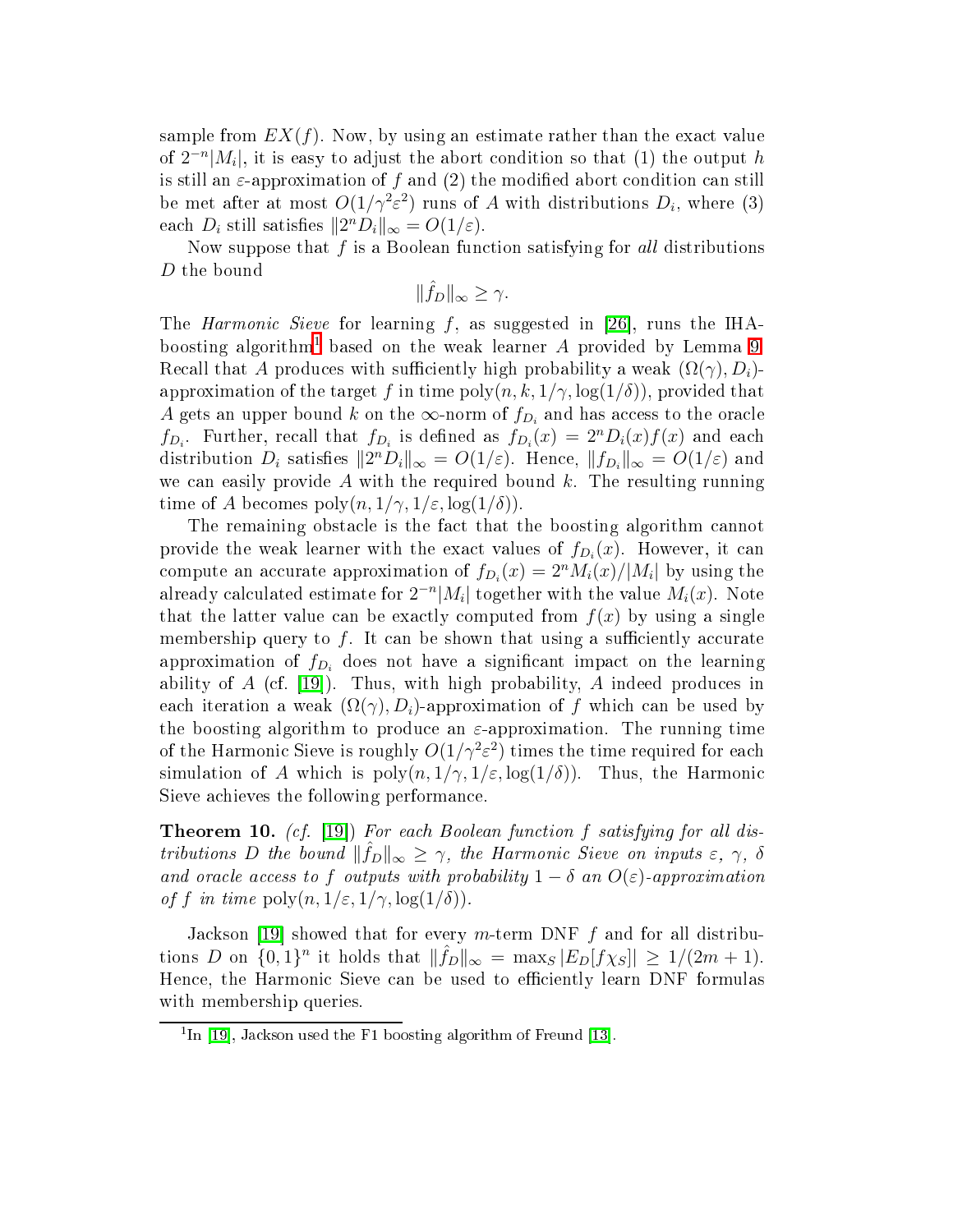**Corollary 11.** [19] The class of m-term DNF formulas is learnable with membership queries in time  $\text{poly}(n, m, 1/\varepsilon, \log(1/\delta))$ .

We notice that in the *random walk model* [1], the need for membership queries can be avoided by using the *Bounded Sieve* of Bshouty and Feldman  $[7]$ . The random walk model is a variant of the PAC model where the examples are generated by performing a random walk on the cube (hence, they are not independent). The idea is to search for large coefficients by performing a breadth-first search on the Boolean hypercube rather than a depth-first search on the binary tree. Using the crucial property that the Fourier spectrum of a DNF provides a large coefficient within the low-order spectrum, Bshouty et al. [8] showed that the Bounded Sieve can be used to efficiently learn DNF formulas in the random walk model. This property of DNF formulas will also play an important role in the next subsection.

#### <span id="page-17-0"></span>3.4 Exhaustive Sear
h

The main drawba
k of the Harmoni Sieve is its need for membership queries which are used by the underlying KM-algorithm to guide the search for large coefficients. The expensive use of membership queries can be avoided, if the low-order spectrum of the target contains a large coefficient. More precisely, let f be a Boolean fun
tion satisfying for ea
h distribution D the bound

$$
\max_{|S| \le t} |\hat{f}_D(S)| \ge \gamma.
$$

Then f can be weakly  $(\gamma/2, D)$ -approximated by a single parity function  $\chi_S$ or its negation where  $|S| \leq t$ . Hence, it suffices to perform an exhaustive search over all frequencies S with  $|S| \leq t$ ; similar to the low-degree algorithm. This immediately yields the following weak learning result.

<span id="page-17-1"></span>**Lemma 12.** [20] There is a randomized algorithm A such that for each distribution D and Boolean function f satisfying  $\max_{|S| \leq t} |\hat{f}_D(S)| \geq \gamma$ ,  $A(t, \gamma, \delta, EX(f, D))$  outputs with probability  $1 - \delta$  a weak  $(\Omega(\gamma), D)$ -approximation of f in time  $\text{poly}(n^t, 1/\gamma, \log(1/\delta)).$ 

Applying the IHA boosting algorithm to the weak learning algorithm of Lemma [12,](#page-17-1) we can exploit the fact that the boosting algorithm only uses distributions  $D_i$  with  $||2^n D_i||_{\infty} = O(1/\varepsilon)$ . This yields the following strong learning result without membership queries.

<span id="page-17-2"></span>**Theorem 13.** [20] There is a randomized algorithm A such that for each Boolean function f satisfying for all distributions  $D$  with  $||2^nD||_{\infty} = O(1/\varepsilon)$ the bound  $\max_{|S| \leq t} |\hat{f}_D(S)| \geq \gamma$ ,  $A(t, \gamma, \varepsilon, \delta, EX(f))$  outputs with probability  $1 - \delta$  an  $\varepsilon$ -approximation of f in time  $\text{poly}(n^t, 1/\varepsilon, 1/\gamma, \log(1/\delta)).$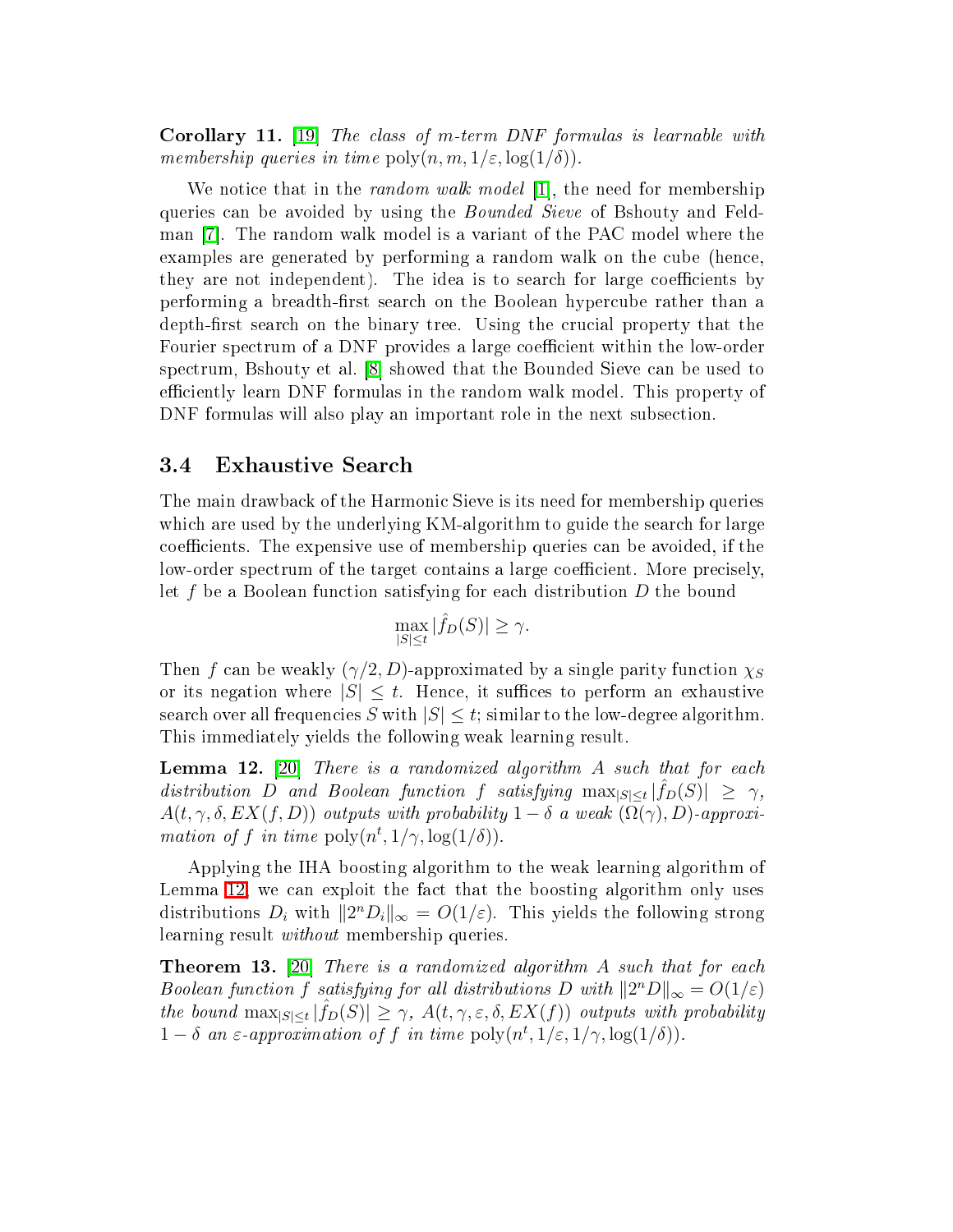An MAC $^{\rm 0}$  circuit consists of a majority-gate over a polynomial number of AC<sup>0</sup> circuits. Jackson et al. [20] showed that for every distribution  $D$  and for every Boolean function  $f$  computable by an MAC $^{\rm 0}$  circuit of size  $M$  and depth d it holds that

$$
\max_{|S| \le t} |\hat{f}_D(S)| = \Omega(1/Mn^t),
$$

where  $t = O(\log(M||2^nD||_{\infty}))^{d-1}$ . In particular,  $t = O(\log(M/\varepsilon))^{d-1}$  for every distribution D satisfying  $||2^nD||_{\infty} \leq 1/\varepsilon$ . Thus we get the following improvement of Corollary [2.](#page-8-1)

<span id="page-18-0"></span>**Corollary 14.** [20] The class of  $MAC^0$  circuits of size M and depth d is learnable in time

$$
\text{poly}(n^{O(\log(M/\varepsilon))^{d-1}}, \log(1/\delta)).
$$

By Corollary [14](#page-18-0) it immediately follows that  $m$ -term DNF formulas are learnable in time  $\operatorname{poly}(n^{O(\log(m/\varepsilon))},\log(1/\delta))$  without membership queries. Let us remark that a similar result already has been obtained by Verbeurgt [44]. though by using a different approach.

An algorithm similar to the one in Theorem [13](#page-17-2) an also be applied in the model of *statistical queries* [23]. In this model it is possible to obtain  $f(S)$  within additive error  $\tau$  by asking a single statistical query. The parameter  $\tau$  is called the *tolerance* of the query. It can be shown that m-term DNF formulas are learnable with  $n^{O(\log(m/\varepsilon))}$  statistical queries, provided that  $\tau^{-1} = \text{poly}(m/\varepsilon)$  [28]. This has been improved to  $\tau^{-1} = O(m/\varepsilon)$  in [31]. Interestingly, learning m-term DNF formulas requires  $n^{\Omega(\log(m))}$  statistical queries as long as the tolerance is sufficiently large [4].

## <span id="page-18-2"></span>3.5 Problems

Let us close this section by highlighting some important problems and suggestions for further resear
h on
erning the learnability of DNF formulas without membership queries. For the sake of larity of exposition we omit the reference to the parameters  $\varepsilon$  and  $\delta$ .

Clearly, the ultimate goal is to achieve the analogue of Jackson's learnability result for DNF formulas without using membership queries.

**Problem 15.** Are m-term DNF formulas learnable in time  $\text{poly}(n,m)$ ?

<span id="page-18-1"></span>Less ambiguous, but still a major break-through would be a polynomialtime learning algorithm for DNF formulas with a non-constant number  $m(n)$  of terms. In Section [4.3](#page-24-0) we will present an algorithm which achieves this goal for the sub
lass of monotone DNF formulas with running-time  $\text{poly}(n, (m \log n)^{\varphi(m)})$  for  $\varphi(m) = \sqrt{m \log(m)}$ .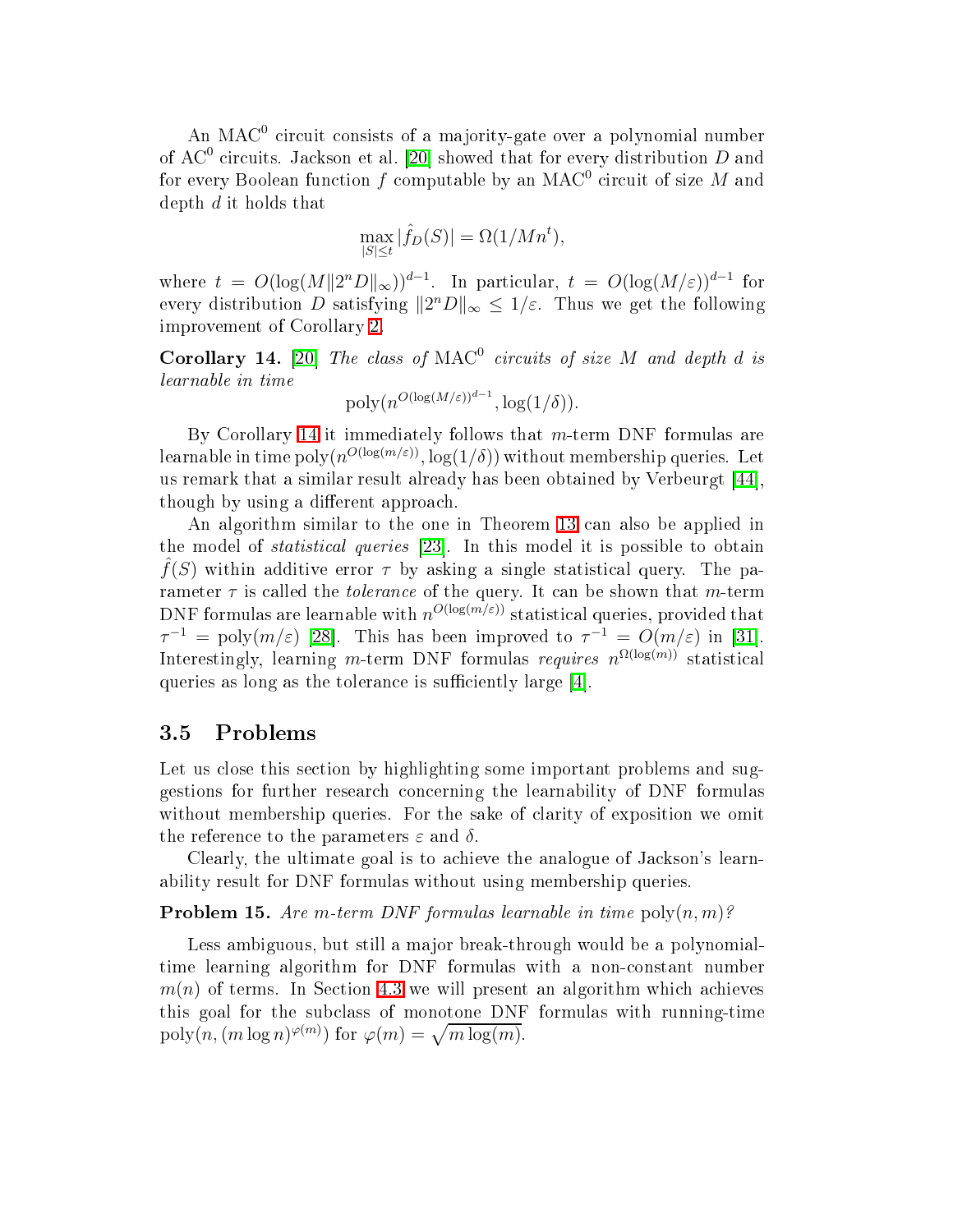${\bf Problem \ \ 16.}$  Is the class of m-term  $\emph{DNF}$  formulas learnable in time  $\mathrm{poly}(n, (m\log n)^{\varphi(m)}),$  where  $\varphi$  does not depend on  $n$ ?

In Section [3.4](#page-17-0) we saw that  $m$ -term DNF formulas are learnable in time poly $(n^{\log m})$ . This is the best known learning result for general m-term DNF without membership queries. So even an improvement to  $\text{poly}(n^{(\log m)^{\alpha}})$  for some  $\alpha < 1$  would be very interesting.

As a first step towards solving Problem [16,](#page-18-1) one might attack the easier problem of learning decision trees instead of DNF formulas.

**Problem 17.** Is the class of decision trees with m nodes learnable in time  $\mathrm{poly}(n, (m\log n)^{\varphi(m)}),$  where  $\varphi$  does not depend on  $n$ ?

As we will see in section [4.4,](#page-26-0) the subclass of monotone decision trees with m nodes is learnable in time  $\text{poly}(n, m)$ .

# 4

The sensitivity of a Boolean function f is a measure of how strongly  $f(x)$ reacts to a change of its variables. It is closely related to the notion of influence of single variables on the value of  $f$ . Interestingly, the sensitivity (as well as the influence) can be expressed in terms of the Fourier coefficients of f yielding good approximations for fun
tions having low sensitivity. This approa
h works espe
ially well for monotone fun
tions, sin
e in this ase, the influence values of the individual variables  $x_1, \ldots, x_n$  constitute the Fourier spectrum on the singleton frequencies  $\{x_1\}, \ldots, \{x_n\}.$ 

In this section we review some important learning results for monotone Boolean fun
tions that are based on sensitivity arguments, in
luding Bshouty and Tamon's [9] work on monotone functions, Servedio's learnability result for monotone DNF  $|40|$ , and the very recent learning algorithm of O'Donnell and Servedio for monotone decision trees [39]. We start with a discussion of the influence and sensitivity of a Boolean function  $f$ .

#### e and sensitivity in the sensitivity of the sensitivity of the sensitivity of the sensitivity of the sensitivity

The concept of influence of a variable on a Boolean function was introduced by Ben-Or and Linial [3]. Let f be a Boolean function on n variables  $x_1, \ldots, x_n$ . The *influence*  $I_j(f)$  of  $x_j$  on f is defined as the probability that flipping the  $j$ -th bit in a uniformly at random chosen assignment  $x = (x_1, \ldots, x_n)$  changes the value of f. More formally,

$$
I_j(f) = \Pr[f(x) \neq f(x \oplus e_j)],
$$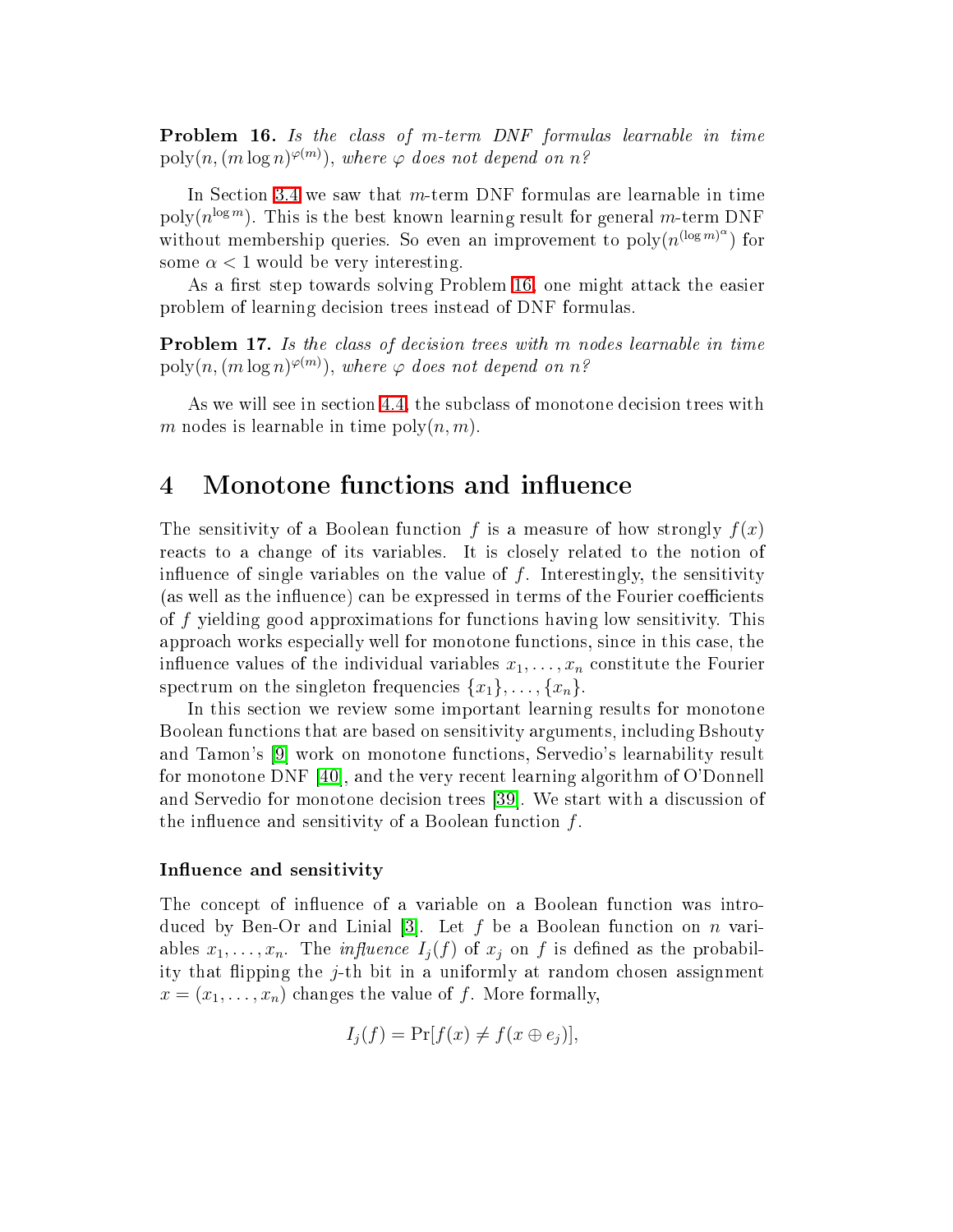where x is uniformly at random chosen from  $\{0,1\}^n$  and  $e_j$  denotes the assignment  $0^{j-1}10^{n-j-1}$ . The total influence of f is defined as  $I(f) = \sum_j I_j(f)$ . It is easy to see that  $I(f)$  equals the average sensitivity of f on all assignments  $x \in \{0,1\}^n$ , where the *sensitivity* of f on  $x = (x_1, \ldots, x_n)$  is defined as the number of bits in x whose flipping causes  $f$  to change its value. Note that  $I(f)$  further coincides with the fraction of edges in the Boolean hypercube that connect assignments  $x$  and  $x'$  having different values under  $f.$  Let us consider the influence of some basic functions.

- The dictatorship function  $\chi_i$  maps  $(x_1, \ldots, x_n) \mapsto (-1)^{x_i}$ . Clearly,  $I_j(\chi_i) = 1$  if  $i = j$ , and  $I_j(\chi_i) = 0$  otherwise. Hence, the dictatorship function has total influence  $I(\chi_i) = 1$ .
- The influence of a single variable  $x_j$  on the parity function  $\chi_{[n]}$  is  $I_j(\chi_{[n]}) = 1$  and hence the total influence  $I(\chi_{[n]})$  sums up to n.
- The influence of  $x_j$  on the majority function  $\text{MAJ}_n$  is

<span id="page-20-0"></span>
$$
I_j(MAJ_n) = \binom{n-1}{\lfloor n/2 \rfloor} / 2^{n-1},
$$

implying that  $I(\text{MAJ}_n) < \sqrt{2n/\pi}$  for  $n \geq 2$ . In fact, it is not hard to show (e.g., see [15]) that for any monotone  $n$ -ary Boolean function  $f, I(f) \leq I(\text{MAJ}_n)$  implying  $I(f) < \sqrt{2n/\pi}$ . We will prove a slightly weaker bound in Proposition [20.](#page-21-0)

• The influence of a k-junta, i.e., of a function f depending only on a fixed set R of at most k variables, is clearly bounded by  $I(f) \leq k$ , since all variables  $x_j$  with  $j \notin R$  have influence  $I_j(f) = 0$ .

As has been observed in [22], the influence of  $x_j$  on a Boolean function f coincides with the weight of the Fourier spectrum on all frequencies containing j. In fact, since  $\hat{f}_{\oplus y}(S) = \chi_S(y)\hat{f}(S)$  (cf. Equation [\(2\)](#page-2-1) in Section [2\)](#page-2-2), the function  $f_j = (f - f_{\oplus e_j})/2$  has the coefficients

$$
\hat{f}_j(S) = \frac{\hat{f}(S) - \hat{f}_{\oplus e_j}(S)}{2} = \frac{\hat{f}(S) - \chi_S(e_j)\hat{f}(S)}{2} = \begin{cases} \hat{f}(S), & j \in S \\ 0, & \text{otherwise.} \end{cases}
$$
 (5)

From Parseval's identity it follows that

$$
I_j(f) = E[|f_j|] = E[f_j^2] = 2^{-n} \sum_x f_j(x)^2 = \sum_s \hat{f}_j(S)^2 = \sum_{S: \ j \in S} \hat{f}(S)^2.
$$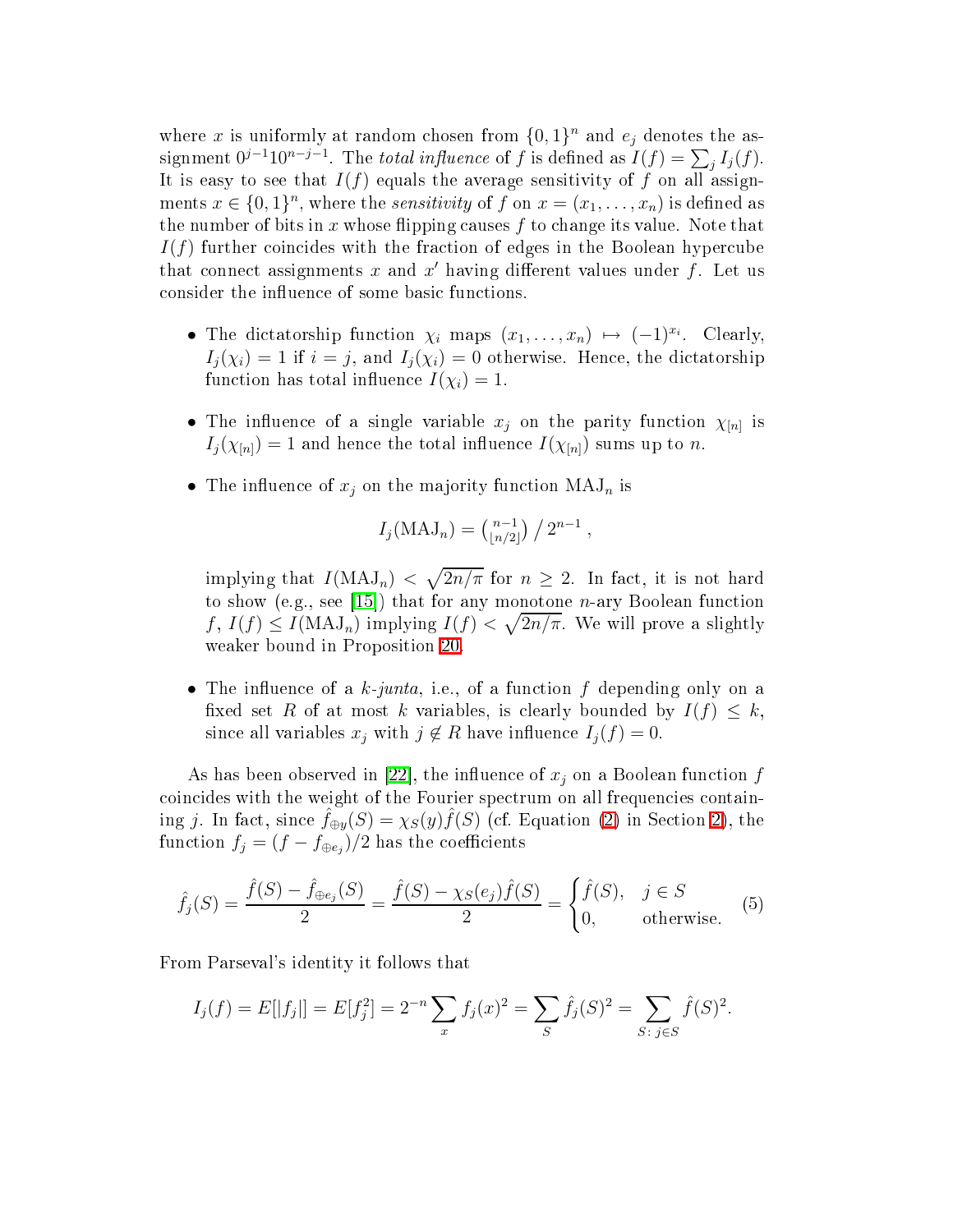**Proposition 18.** For any Boolean function  $f$ ,

$$
I_j(f) = ||f_j||^2 = \sum_{S: \ j \in S} \hat{f}(S)^2.
$$

Hence, the total influence is  $I(f) = \sum_{S} |S| \hat{f}(S)^2$ .

For monotone f, the influence  $I_j(f)$  coincides with the Fourier coefficient  $\hat{f}(j)$ . Here we adopt the convention that f is called monotone, if flipping any 0-bit in x to 1 does not change the value of  $f(x)$  from true to false (recall that true is represented by the number  $-1$  and false by 1). For a bit  $b \in \{0,1\}$  we use  $f_{j,b}$  to denote the Boolean function  $f_{j,b}(x) = f(x_1, \ldots, x_{j-1}, b, x_{j+1}, \ldots, n)$ . Now it is easy to see that

$$
|f - f_{\oplus e_j}| = (f_{j,0} - f_{j,1}) = (f - f_{\oplus e_j})\chi_j,
$$

and hence, using  $(5)$ , the influence of  $x_j$  evaluates to

$$
I_j(f) = E\left[\frac{|f - f_{\oplus e_j}|}{2}\right] = \frac{E[f\chi_j - f_{\oplus e_j}\chi_j]}{2} = \frac{\hat{f}(j) - \hat{f}_{\oplus e_j}(j)}{2} = \hat{f}_j(j) = \hat{f}(j).
$$

**Proposition 19.** For any monotone Boolean function  $f$ ,

$$
I_j(f) = \hat{f}(j).
$$

Hence, the total influence is  $I(f) = \sum_j \hat{f}(j)$ .

Letting  $R = \{j \in [n] \mid I_j(f) > 0\}$  be the set of relevant variables of f and denoting the number of relevant variables by  $k$ , it follows from Cauchy-S
hwarz's inequality and Parseval's identity that

$$
I(f)^{2} = \left(\sum_{j \in R} I_{j}(f)\right)^{2} \le k \sum_{j \in R} I_{j}(f)^{2} = k \sum_{j \in R} \hat{f}(j)^{2} \le k.
$$

<span id="page-21-0"></span>Hence the total influence of a monotone function can be bounded as follows.

**Proposition 20.** For any monotone k-junta  $f$ ,

$$
I(f) \le \sqrt{k}.
$$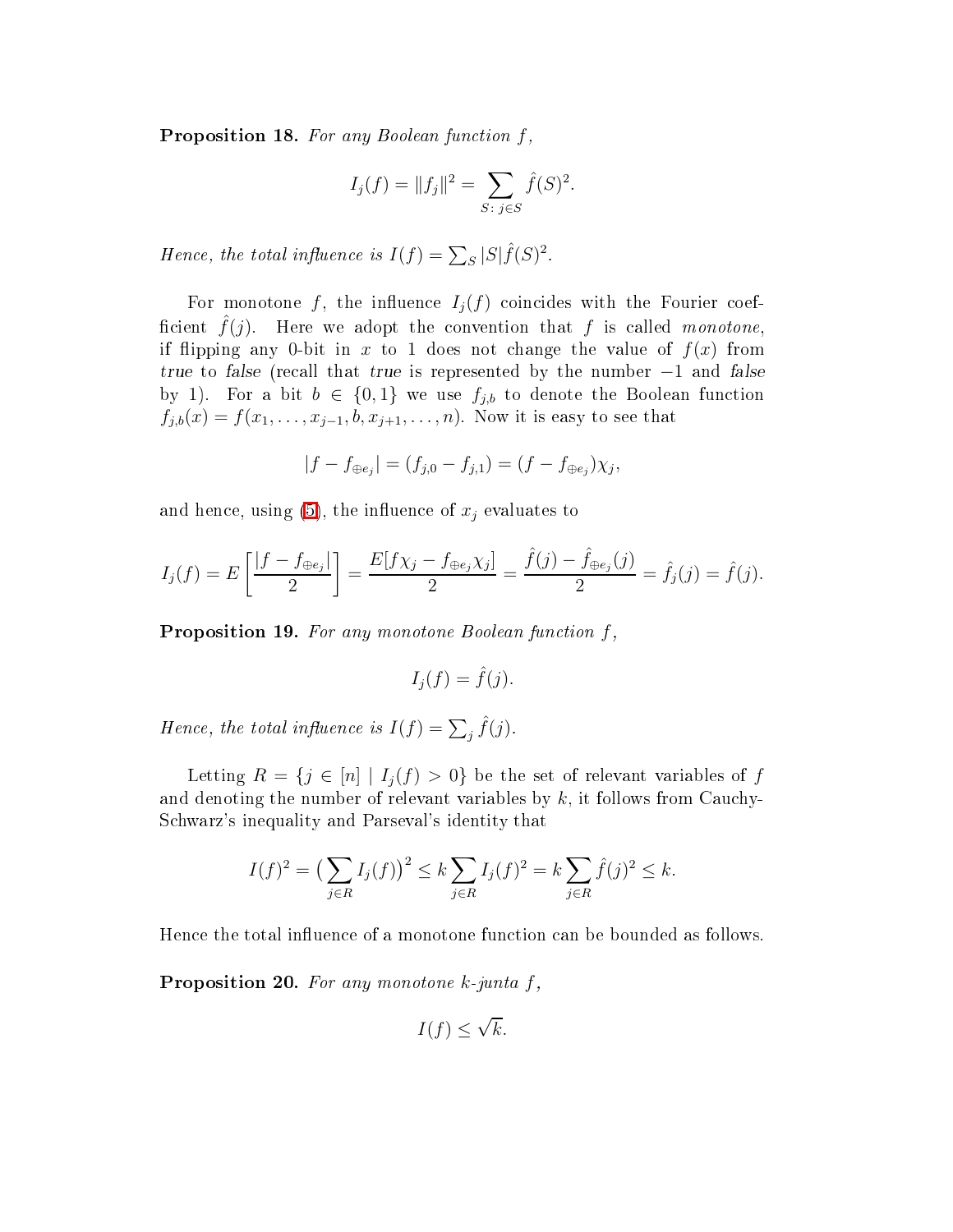#### 4.1 Monotone Boolean fun
tions

As we have seen, the low-degree algorithm succeeds on all targets having small weight on the high frequencies of their Fourier spectrum. As we will see in the proof of following proposition, the high frequency weight can be bounded in terms of the influence. Thus, a small bound on the influence guarantees a good performan
e of the low-degree algorithm.

<span id="page-22-0"></span>**Proposition 21.** Let  $f$  be a Boolean function satisfying  $I(f) \leq l$ . Then

$$
\sum_{|S|\geq l/\varepsilon}\hat{f}(S)^2 \leq \varepsilon.
$$

**Proof.** We can bound the high frequency weight for any bound  $t$  as follows.

$$
\sum_{|S| \ge t} \hat{f}(S)^2 \le \sum_{|S| \ge t} |S|\hat{f}(S)^2/t \le \sum_{S} |S|\hat{f}(S)^2/t = I(f)/t.
$$

Hence, the claim follows by choosing  $t = l/\varepsilon$ .

<span id="page-22-1"></span>By applying the low-degree algorithm, Proposition [21](#page-22-0) immediately yields the following theorem.

**Theorem 22.** There is a randomized algorithm A such that for each Boolean function f satisfying  $I(f) \leq l$ ,  $A(l, \varepsilon, \delta, EX(f))$  outputs with probability  $1-\delta$ an  $O(\varepsilon)$ -approximation for f in time  $\text{poly}(n^{1/\varepsilon}, \log(1/\delta)).$ 

By Proposition [20,](#page-21-0) for a monotone function f we have the bound  $I(f) \leq$  $\sqrt{n}$ , which immediately yields the following learning result of Bshouty and Tamon.

. The the corollary 23. In the corollary and the corollary possible in the corollary and the corollary of the corollary and the corollary of the corollary of the corollary of the corollary of the corollary of the corollary *time* poly $(n^{\sqrt{n}/\varepsilon}, \log(1/\delta)).$ 

In Section [4.4](#page-26-0) we will present an algorithm for monotone Boolean functions running in time  $\text{poly}(n, 2^{(l/\varepsilon)^2})$  rather than  $\text{poly}(n^{l/\varepsilon})$  as in Theorem [22.](#page-22-1)

#### <span id="page-22-2"></span>4.2 Monotone juntas

By Proposition [20](#page-21-0) we know that the influence of a monotone  $k$ -junta is bounded by  $\sqrt{k}$ . Hence, the algorithm of Theorem [22](#page-22-1) finds a low degree  $O(\varepsilon)$ -approximation g for f in time  $\text{poly}(n^{\sqrt{k}/\varepsilon}, \log(1/\delta))$ . Bshouty and Tamon [9] observed that by ignoring variables of sufficiently small influence, the running-time can be improved to  $\operatorname{poly}(k^{\sqrt{k}/\varepsilon}, \log(1/\delta)).$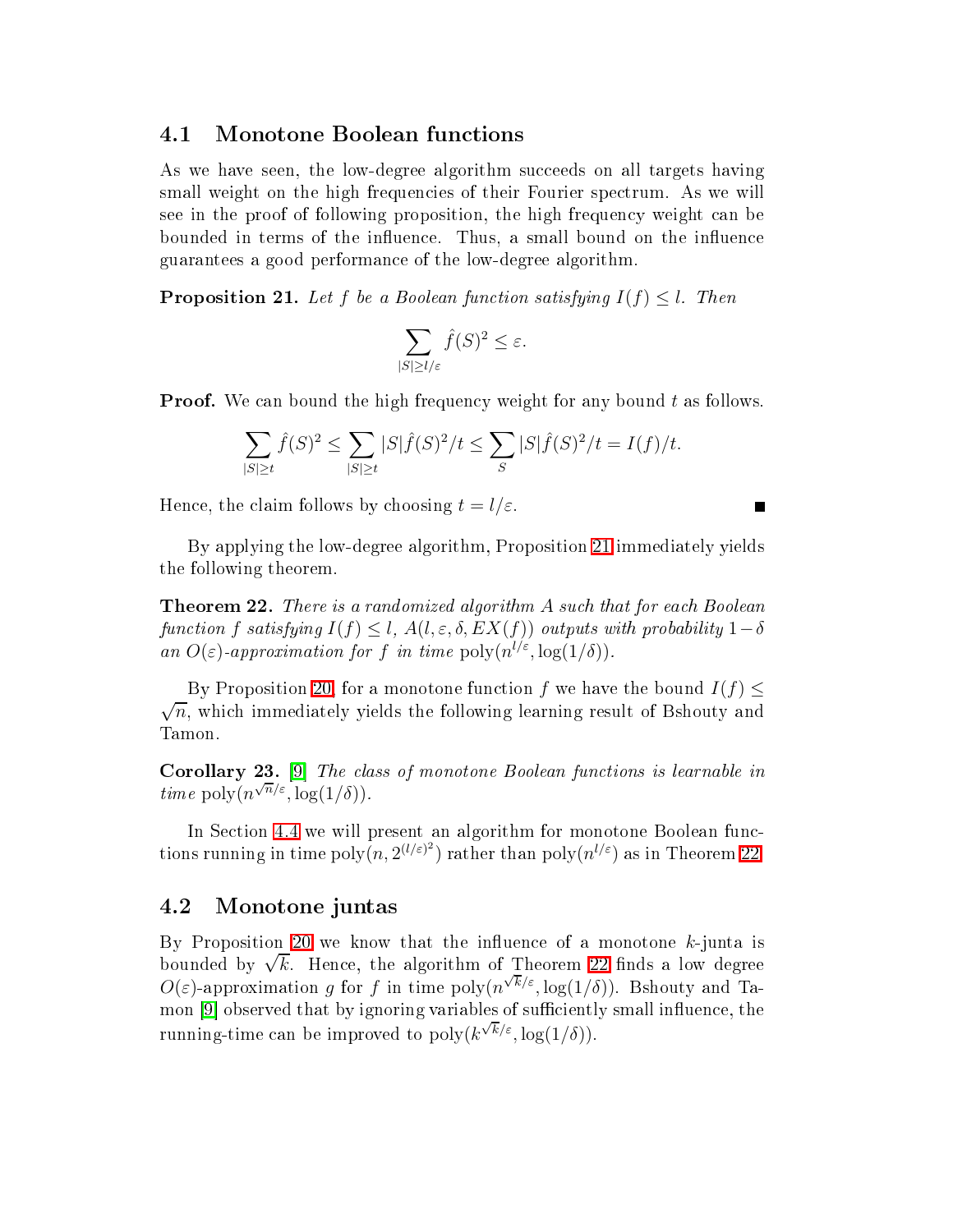For a bound  $\theta \geq 0$  let

$$
R(\theta) = \{ j \in [n] \mid I_j(f) > \theta \}
$$

<span id="page-23-0"></span>denote the set of variables having influence greater than  $\theta$ . Then it is easy to bound the Fourier weight of a  $k$ -junta on the frequencies containing at least one variable of small influence.

Proposition 24. For any k-junta f,

$$
\sum_{S \nsubseteq R(\varepsilon/k)} \hat{f}(S)^2 \le \varepsilon.
$$

**Proof.** Since for a k-junta the number  $|R|$  of relevant variables is bounded by k and since each variable  $x_j$  with  $j \notin R(\theta)$  has influence  $I_j(f) \leq \theta$ , it follows that

$$
\sum_{S \nsubseteq R(\theta)} \hat{f}(S)^2 \le \sum_{j \notin R(\theta)} \sum_{S \colon j \in S} \hat{f}(S)^2 = \sum_{j \in R - R(\theta)} I_j(f) \le \theta k.
$$

Hence, the claim follows by choosing  $\theta = \varepsilon/k$ .

In the following we will frequently consider the collection of all frequencies  $S$  of order at most t containing only variables having influence greater than  $\theta$ , which we denote by

$$
G(\theta, t) = \{ S \subseteq R(\theta) \mid |S| \le t \}.
$$

The following proposition shows that a k-junta f with influence  $I(f) \leq l$ can be  $O(\varepsilon)$ -approximated by taking only the coefficients corresponding to frequencies inside  $G(\varepsilon/k, l/\varepsilon)$ .

**Proposition 25.** Let  $f$  be a k-junta satisfying  $I(f) \leq l$ . Then

$$
\sum_{S \notin G(\varepsilon/k, l/\varepsilon)} \hat{f}(S)^2 \le 2\varepsilon.
$$

Proof. Using Propositions [21](#page-22-0) and [24](#page-23-0) it immediately follows that

$$
\sum_{S \not\in G(\varepsilon/k, l/\varepsilon)} \hat{f}(S)^2 \le \sum_{S \not\subseteq R(\varepsilon/k)} \hat{f}(S)^2 + \sum_{|S| \ge l/\varepsilon} \hat{f}(S)^2 \le 2\varepsilon.
$$

 $\blacksquare$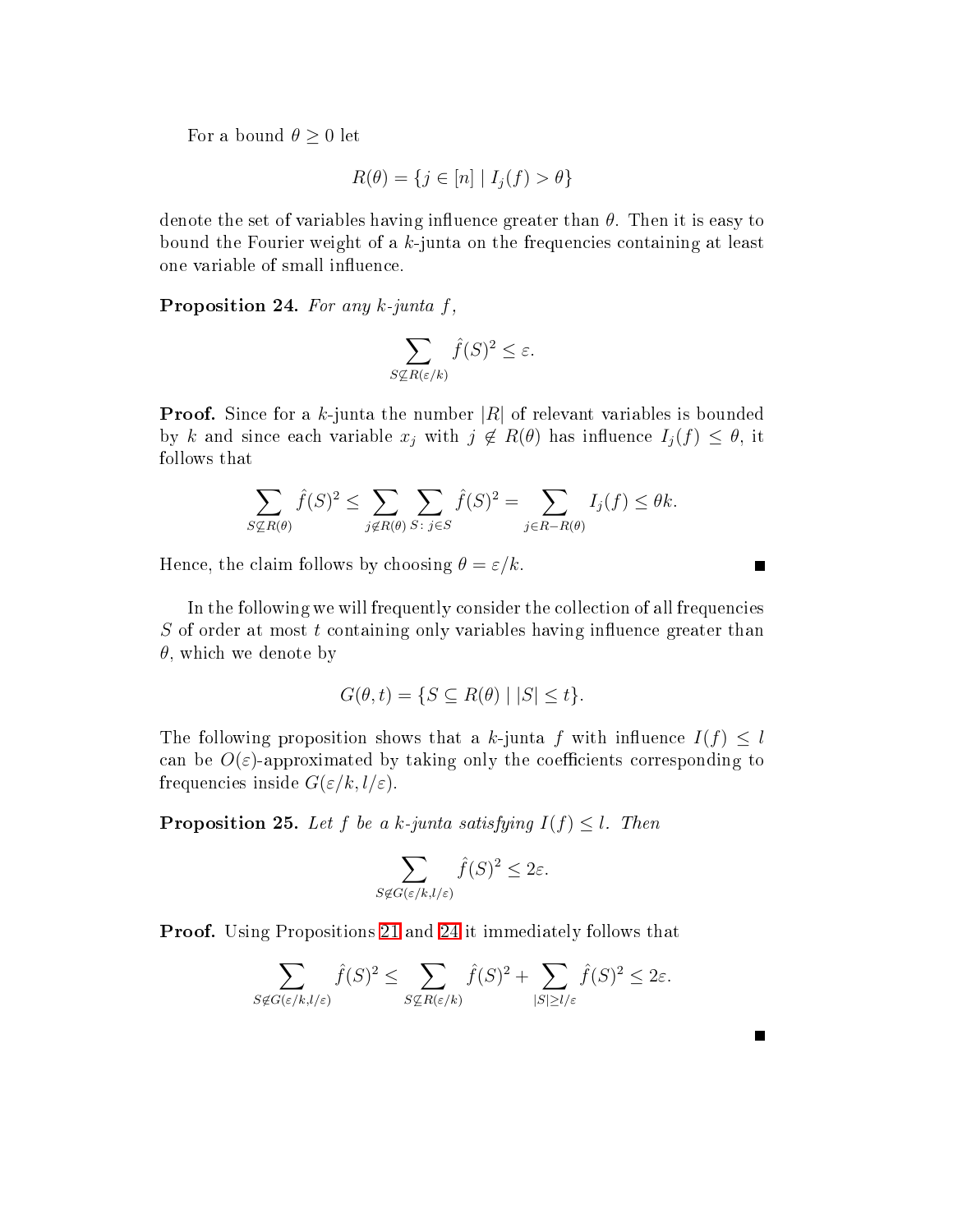If  $f$  is monotone, we can collect all variables having large influence by estimating the Fourier coefficients of all singleton frequencies. More precisely, in order to find all variables  $x_j$  having influence  $I_i(f) \geq \theta$ , we compute estimates  $a_j$  for the Fourier coefficients  $f(j)$  by drawing sufficiently many examples from the oracle  $EX(f)$  and collect all variables  $x_j$  with  $a_j \geq 3\theta/4$ . Then, with high probability, we get all variables  $x_j$  with  $I_j(f) \geq \theta$  and no variables  $x_j$  with  $I_j(f) \leq \theta/2$ . This algorithm has been called Find-Variables by Servedio  $[40]$ .

**Proposition 26.** For each monotone Boolean function f, Find-Variables on inputs  $\theta$ ,  $\delta$  and access to  $EX(f)$ , outputs with probability  $1-\delta$  in time poly $(n, 1/\theta, \log(1/\delta))$  a set  $R^*$  with  $R(\theta) \subseteq R^* \subseteq R(\theta/2)$ .

In order to compute an  $\varepsilon$ -approximation for a monotone k-junta f, we first use Find-Variables with  $\theta = \varepsilon/k$  to obtain with high probability a variable set  $R^* \subseteq R(\varepsilon/2k)$  containing all variables  $x_i$  with  $I_i(f) \geq \varepsilon/k$ . Since  $R^* \subseteq R(\varepsilon/2k)$  implies that  $R^*$  contains only relevant variables, the size of  $G^* = \{S \subseteq R^* \mid |S| \le l/\varepsilon\}$  is polynomial in  $k^{l/\varepsilon}$ . Hence, we can apply the generalized low-degree algorithm to get the following learning result for monotone  $k$ -juntas having small influence.

**Theorem 27.** There is a randomized algorithm  $A$  such that for each monotone k-junta f with  $I(f) \leq l$ ,  $A(k, l, \varepsilon, \delta, EX(f))$  outputs with probability  $1 - \delta$  an  $O(\varepsilon)$ -approximation for f in time  $\text{poly}(n, k^{l/\varepsilon}, \log(1/\delta)).$ 

<span id="page-24-2"></span>**Corollary 28.** [9] The class of monotone k-juntas is learnable in time

$$
poly(n, k^{\sqrt{k}/\varepsilon}, \log(1/\delta)).
$$

### <span id="page-24-0"></span>4.3 Monotone fun
tions that are lose to juntas

By refining the arguments used in the preceding subsection we will now see that the generalized low-degree algorithm also succeeds on monotone Boolean functions that are sufficiently close to a monotone k-junta  $|9|$ . As a consequence, the generalized low-degree algorithm (in conjunction with Find-Variables) becomes applicable to monotone *m*-term DNF formulas.

We call a function f an  $(\varepsilon, k)$ -junta, if f is  $\varepsilon$ -close to a k-junta. We first show that for an  $(\varepsilon, k)$ -junta, the number of variables  $x_i$  having influence  $I_i(f) \geq \varepsilon$  is bounded by k.

<span id="page-24-1"></span>**Proposition 29.** For any  $(\varepsilon, k)$ -junta,  $|R(\varepsilon)| \leq k$ .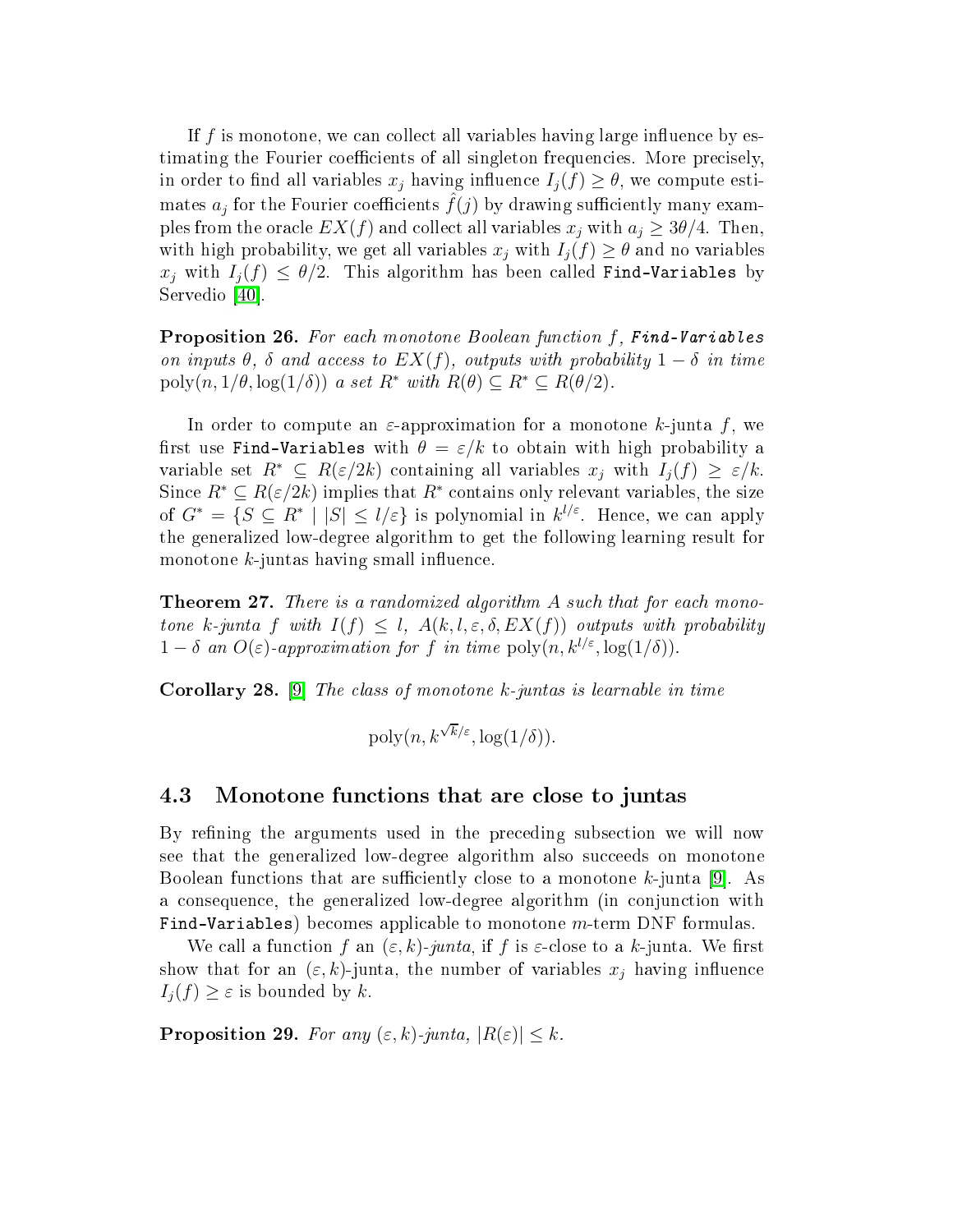**Proof.** Let h be a k-junta that is  $\varepsilon$ -close to f. Observe that for any variable  $x_j$  with  $I_i(h) = 0$  it holds that  $h(S) = 0$  if  $j \in S$ . Hence,

$$
I_j(f) = \sum_{S: \ j \in S} \hat{f}(S)^2 = \sum_{S: \ j \in S} (\hat{f}(S) - \hat{h}(S))^2 \le ||f - h||^2 \le \varepsilon.
$$

This shows that any variable in  $R(\varepsilon)$  must be relevant for h.

In the next proposition we bound the weight of the high order Fourier spectrum of f under the assumption that f is close to some function q with a small weight on this region.

<span id="page-25-0"></span>**Proposition 30.** For any function f that is  $\varepsilon$ -close to some Boolean function g with  $\sum_{|S|\geq t} \hat{g}(S)^2 \leq \varepsilon$ ,

$$
\sum_{|S| \ge t} \hat{f}(S)^2 \le 4\varepsilon.
$$

**Proof.** Using the inequality  $\hat{f}^2 = (\hat{f} - \hat{g} + \hat{g})^2 \le 2(\hat{f} - \hat{g})^2 + 2\hat{g}^2$  (Cauchy-S
hwarz) it follows that

$$
\sum_{|S|\geq t} \hat{f}(S)^2 \leq 2 \sum_{|S|\geq t} (\hat{f}(S) - \hat{g}(S))^2 + 2 \sum_{|S|\geq t} \hat{g}(S)^2 \leq 4\varepsilon.
$$

Now assume that f is an  $(\varepsilon/n, k)$ -junta with the additional property that it is  $\varepsilon$ -close to some Boolean function g whose Fourier weight on the frequencies S with  $|S| \ge t$  is bounded by  $\varepsilon$ . Then by using Proposition [24](#page-23-0) with  $k = n$ as well as Proposition [30,](#page-25-0) it follows that the frequency collection  $G(\varepsilon/n, t)$ has the property

$$
\sum_{S \not\in G(\varepsilon/n,t)} \hat{f}(S)^2 \le \sum_{S \not\subseteq R(\varepsilon/n)} \hat{f}(S)^2 + \sum_{|S| \ge t} \hat{f}(S)^2 = O(\varepsilon).
$$

This means that f can be  $O(\varepsilon)$ -approximated by using only Fourier coefficients corresponding to frequencies in  $G(\varepsilon/n, t)$ . Since by Proposition [29](#page-24-1) the size of  $R(\varepsilon/n)$  is bounded by k, it further follows that the size of  $G(\varepsilon/n, t)$  is bounded by  $k^t$ . Thus we can use the algorithm Find-Variables to compute a superset  $R^*$  of  $R(\varepsilon/2n)$  containing only variables in  $R(\varepsilon/n)$  in order to get the following learning result.

<span id="page-25-1"></span>**Theorem 31.** There is a randomized algorithm  $A$  such that for each monotone  $(\varepsilon/n, k)$ -junta f that is  $\varepsilon$ -close to some Boolean function g with  $\sum_{|S| \geq t} \hat{g}(S)^2 \leq \varepsilon$ ,  $A(k, t, \varepsilon, \delta, EX(f))$  outputs with probability  $1 - \delta$  an  $O(\varepsilon)$ . approximation for f in time  $\text{poly}(n, k^t, \log(1/\delta)).$ 

 $\blacksquare$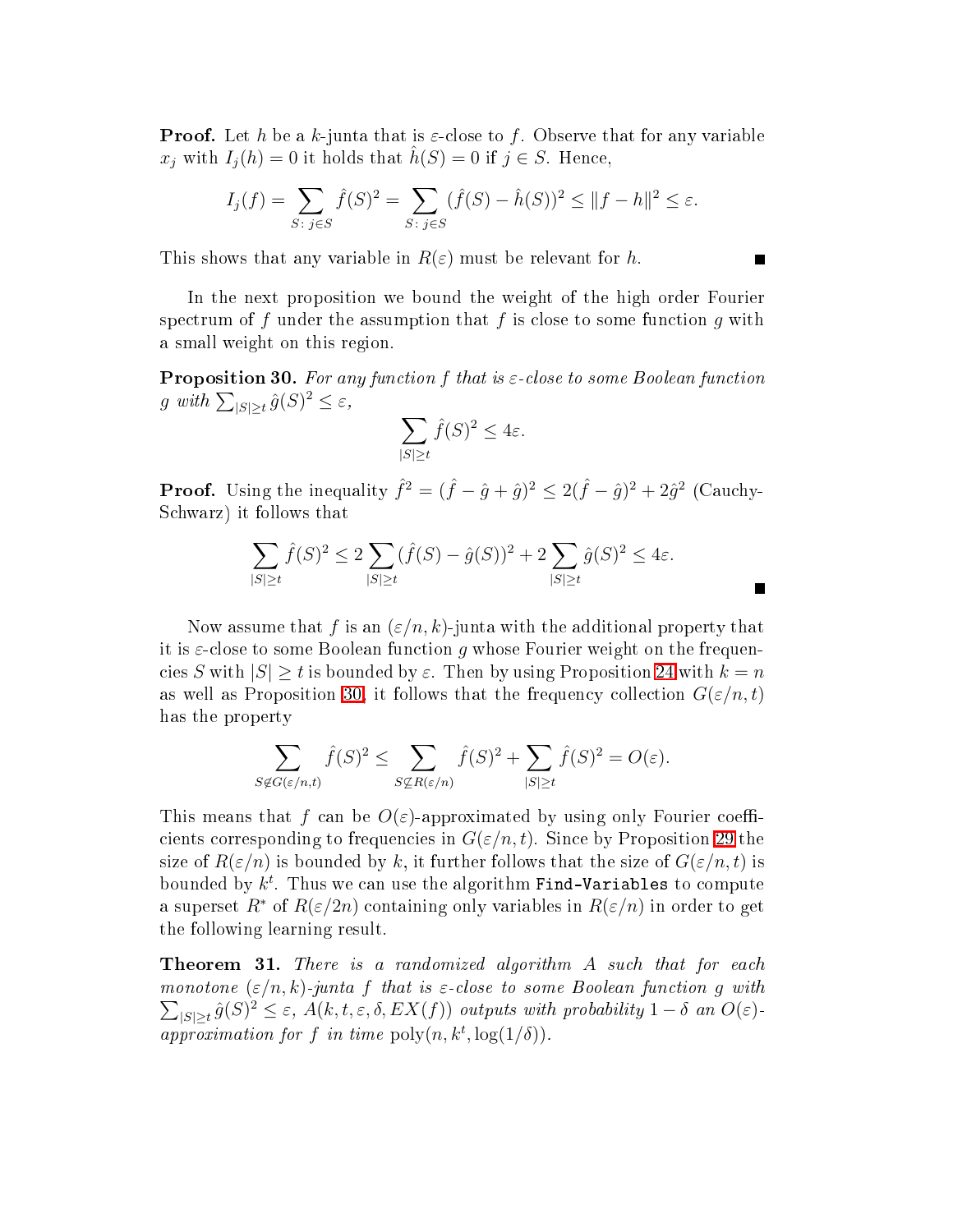Since by Proposition [21,](#page-22-0)  $I(q) \leq l$  implies that the Fourier weight of g on the frequencies S with  $|S| > l/\varepsilon$  is bounded by  $\varepsilon$ , we also obtain the following orollary.

<span id="page-26-1"></span>Corollary 32. There is a randomized algorithm A such that for each monotone  $(\varepsilon/n, k)$ -junta f that is  $\varepsilon$ -close to some Boolean function q with influence  $I(g) \leq l$ ,  $A(k, l, \varepsilon, \delta, EX(f))$  outputs with probability  $1 - \delta$  an  $O(\varepsilon)$ . approximation for f in time  $\text{poly}(n, k^{l/\varepsilon}, \log(1/\delta)).$ 

Since for any  $\varepsilon > 0$ , an m-term DNF is an  $(\varepsilon, m \log(m/\varepsilon))$ -junta, Corol-lary [32](#page-26-1) implies the following learning result for monotone  $m$ -term DNF, which is in fact a consequence of a stronger result from  $[9]$ .

<span id="page-26-2"></span>**Corollary 33.** [9] The class of monotone m-term DNF formulas is learnable in time

$$
poly(n, (m \log(n/\varepsilon))\sqrt{\frac{m \log(m/\varepsilon)}{\varepsilon}}, \log(1/\delta)).
$$

Hence, for  $m = O((\log n)^2/(\log \log n)^3)$  and constant  $\varepsilon$ , monotone m-term DNF formulas are learnable in polynomial time.

Servedio [40] used a bound of Mansour [36] to show that any m-term DNF f is  $\varepsilon$ -close to a Boolean function g satisfying  $\sum_{|S|>t} \hat{g}(S)^2 \leq \varepsilon$  for  $t =$  $O(\log(m/\varepsilon) \log(1/\varepsilon))$ . By Theorem [31,](#page-25-1) this implies the following exponential improvement of Corollary [33.](#page-26-2)

<span id="page-26-3"></span>**Corollary 34.** [40] The class of monotone m-term DNF formulas is learnable in time

$$
poly(n, (m \log(n/\varepsilon))^{\log(m/\varepsilon) \log(1/\varepsilon)}, \log(1/\delta)).
$$

Hence, monotone  $O(2^{\sqrt{\log n}})$ -term DNF formulas are learnable in polynomial time.

# <span id="page-26-0"></span>4.4 Monotone functions with bounded influence

Since  $k$ -juntas have low influence, it is clear that all functions that are sufficiently close to some  $k$ -junta also must have low influence. As shown by Friedgut [14], also the converse is true: any Boolean function f having low influence must be close to a  $k$ -junta where k only depends on the influence and not on the arity of f. More precisely, if  $I(f) \leq l$  then f is a  $(\varepsilon, 2^{O(\varepsilon/l)})$ -junta. Very recently, this relationship has been used by O'Donnell and Servedio [39] to demonstrate the appli
ability of the generalized low-degree algorithm to the class of monotone decision trees.

The proof of Friedgut's result yields the following approximability result for Boolean functions with bounded influence.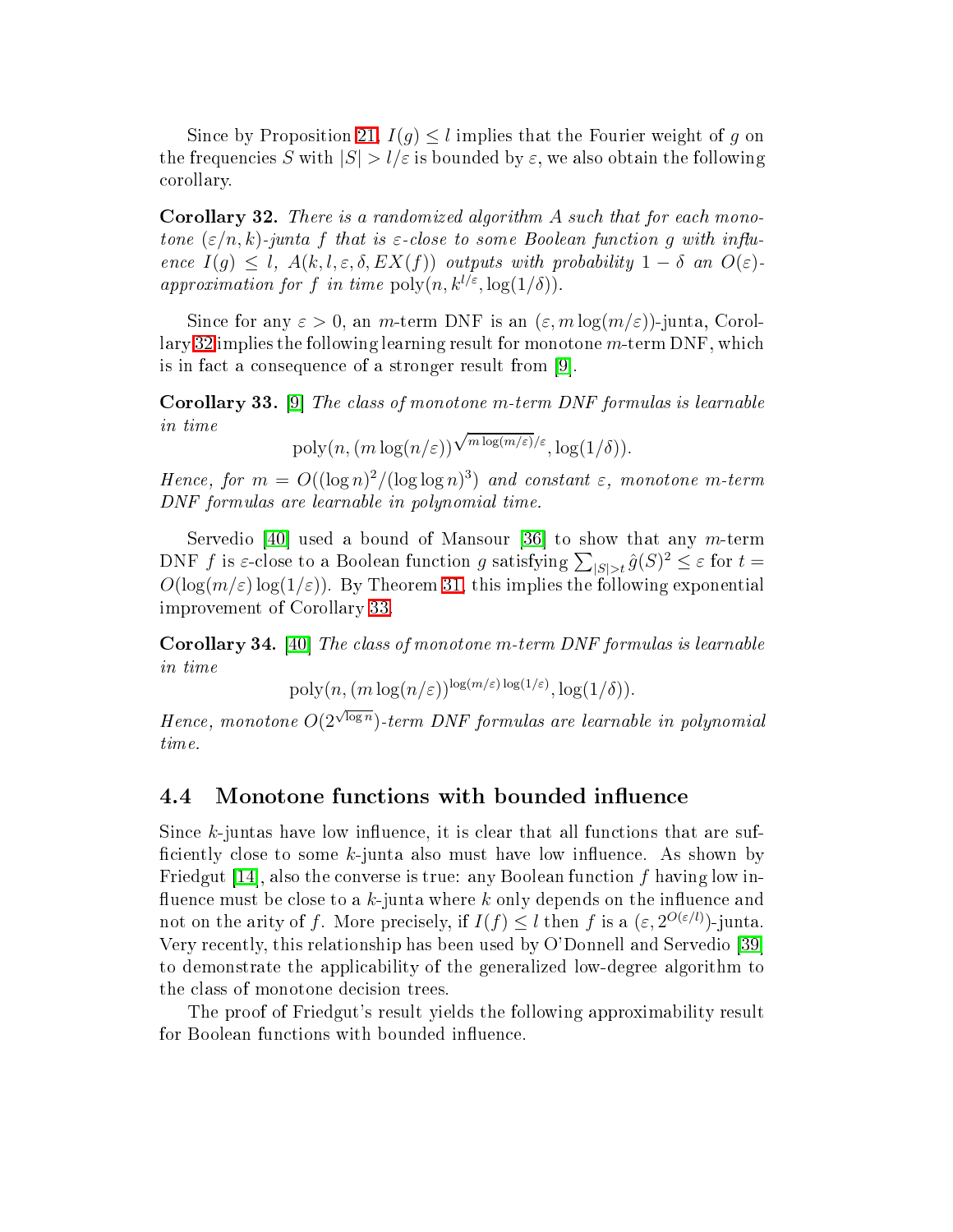**Proposition 35.** [14] For any Boolean function  $f$  with  $I(f) \leq l$ ,

$$
\sum_{S \notin G(\theta, t)} \hat{f}(S)^2 = O(\varepsilon),
$$

where  $\theta = (\varepsilon 2^{-l/\varepsilon}/l)^3$  and  $t = l/\varepsilon$ .

**Proof.** For a given  $\varepsilon$  we want to derive a bound on  $\theta$  such that at most an  $\varepsilon$ fraction of the weight of the Fourier spectrum of f is outside of the collection  $G(\theta, t)$ . Let  $H = \{S \subseteq [n] \mid S \nsubseteq R(\theta) \land |S| < t\}$  and note that  $S \notin G(\theta, t)$ implies that either  $|S| \geq t$  or  $S \in H$ . Now it follows by Proposition 21 that

$$
\sum_{S \notin G(\theta,t)} \hat{f}(S)^2 \le \sum_{|S| \ge t} \hat{f}(S)^2 + \sum_{S \in H} \hat{f}(S)^2 \le \varepsilon + \sum_{S \in H} \hat{f}(S)^2,
$$

Hence, it suffices to choose  $\theta$  small enough such that the Fourier weight of f on H is bounded by  $O(\varepsilon)$ . Using Beckner-Bonami (cf. inequality [\(4\)](#page-5-0) in Section [2\)](#page-2-2) and letting  $H_j = \{S \subseteq [n] | j \in S \wedge |S| < t\}$  it follows for each position  $j$  that

$$
\sum_{S \in H_j} 2^{-t} \hat{f}(S)^2 \le \sum_{S: \ j \in S} 2^{-|S|} \hat{f}(S)^2 = ||T_{1/\sqrt{2}} f_j||^2 \le (||f_j||^2)^{4/3} = I_j(f)^{4/3},
$$

implying that  $\sum_{S \in H_j} \hat{f}(S)^2 \leq 2^t I_j(f)^{4/3}$ . Note that for each  $S \in H$  there is some  $j \notin R(\theta)$  such that  $S \in H_j$ . Hence, summing up and using the bounds  $I(f) \leq l$  and  $I_i(f) \leq \theta$  for all  $j \notin R(\theta)$  we get

$$
\sum_{S \in H} \hat{f}(S)^2 \le \sum_{j \notin R(\theta)} \sum_{S \in H_j} \hat{f}(S)^2 \le \sum_{j \notin R(\theta)} 2^t I_j(f)^{4/3} \le 2^t \theta^{1/3} \sum_j I_j(f) \le 2^t \theta^{1/3} l.
$$

Thus, choosing  $\theta = (\varepsilon 2^{-t}/l)^3$  yields the desired bound. Since  $t = l/\varepsilon$ , the size of  $R(\theta)$  is bounded by  $l/\theta = l^4 2^{3l/\varepsilon}/\varepsilon^3 = 2^{O(l/\varepsilon)}$  and it follows that the size of G is bounded by  $2^{O(l/\varepsilon)^2}$ 

As an immediate onsequen
e we an state the following learning result.

<span id="page-27-0"></span>**Theorem 36.** There is a randomized algorithm  $A$  such that for each monotone Boolean function f with  $I(f) \leq l$ ,  $A(l, \varepsilon, \delta, EX(f))$  outputs with probability  $1 - \delta$  an  $O(\varepsilon)$ -approximation for f in time  $\text{poly}(n, 2^{(l/\varepsilon)^2}, \log(1/\delta)).$ 

As shown by O'Donnell and Servedio [39], any Boolean function  $f$  computable by a decision tree of size m has the property that  $\sum_i \hat{f}(i) \leq \sqrt{\log m}$ . If f is monotone, this implies that  $I(f) = \sum_i \hat{f}(i) \leq \sqrt{\log m}$ .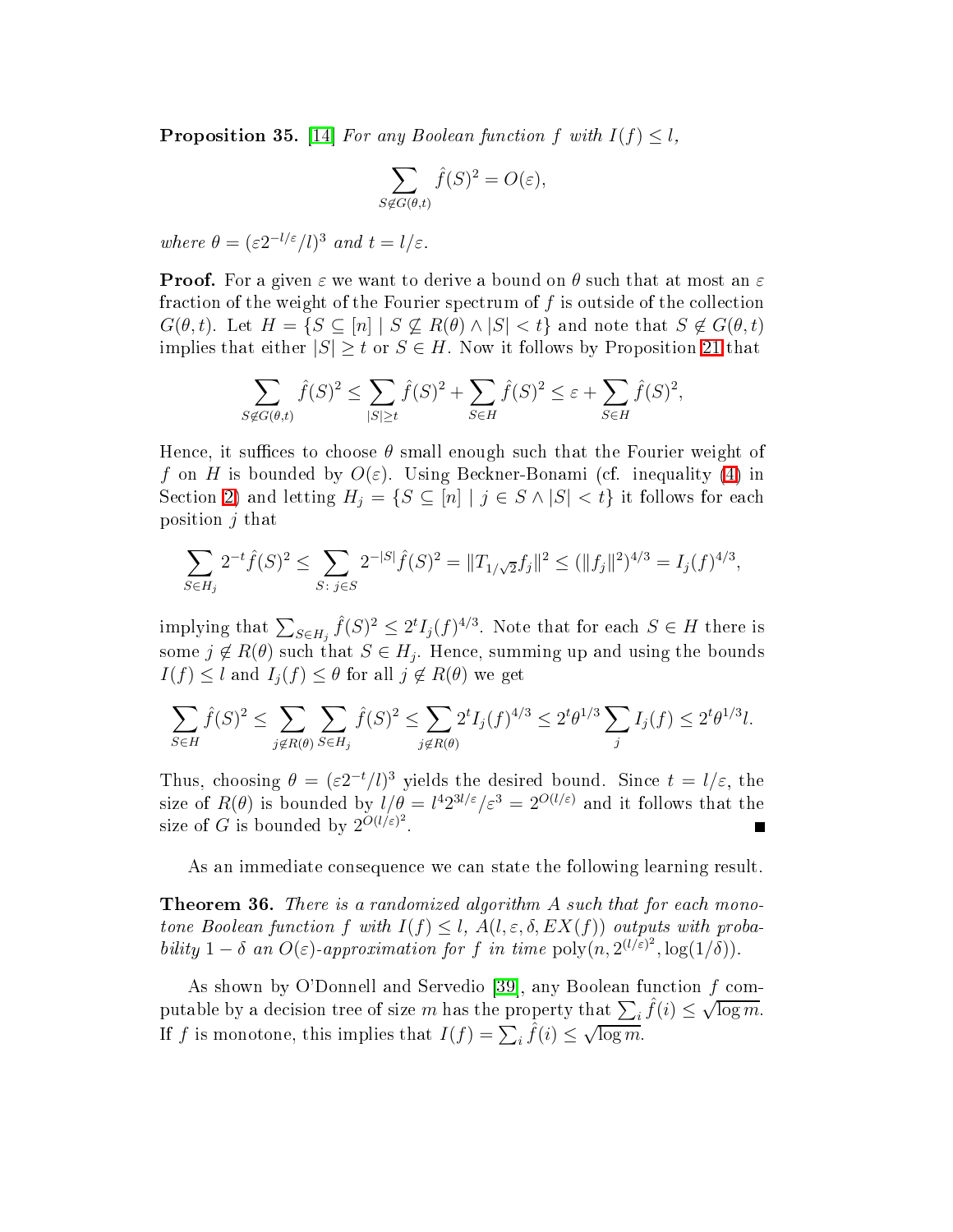**Corollary 37.** [39] The class of monotone decision trees of size  $m$  is learnable in time

 $\mathrm{poly}(n, m^{(1/\varepsilon)^2}, \log(1/\delta)).$ 

Hence, for constant  $\varepsilon$ , monotone decision trees are learnable in polynomial time.

#### Problems 4.5

Let us conclude with some interesting problems concerning the learnability of monotone DNF formulas and juntas. As in Se
tion [3.5](#page-18-2) we omit the parameters  $\varepsilon$  and  $\delta$  for clarity reasons.

# Monotone DNF

In the light of O'Donnell and Servedio's efficient learning algorithm for monotone decision trees [39] an interesting question to ask is whether this result an be extended to monotone DNF formulas.

<span id="page-28-0"></span>Problem 38. Are monotone m-term DNF formulas learnable in time  $poly(n, m)$ ?

It is further shown in [39] that the influence bound  $I(f) \leq \sqrt{\log m}$  cannot be extended to monotone  $m$ -term DNF formulas or even to functions f that are computable by *both* an *m*-term DNF as well as by an *m*-clause CNF. Thus, Problem [38](#page-28-0) annot be solved by solely relying on Theorem [36.](#page-27-0)

The currently best learning algorithm for monotone  $m$ -term DNF is the one of Corollary  $34$  due to Servedio  $[40]$  which runs in time  $\text{poly}(n, (m \log n)^{\varphi(m)})$  where  $\varphi(m) = \log m$ . It would be very interesting to improve this result to an algorithm having fixed parameterized complexity in the sense of Downey and Fellows [11].

<span id="page-28-1"></span>Problem 39. Are monotone m-term DNF formulas learnable in time poly $(n, \varphi(m))$ , where  $\varphi$  does not depend on n?

### Juntas

As we saw in Section [4.2,](#page-22-2) the analogue of Problem [39](#page-28-1) for monotone k-juntas has been solved by Bshouty and Tamon [9] by providing an algorithm running in time poly $(n, \varphi(k))$  for  $\varphi(k) = k^{\sqrt{k}}$  (cf. Corollary [28\)](#page-24-2). An immediate question is whether this an be extended to general juntas.

<span id="page-28-2"></span>**Problem 40.** Are k-juntas learnable in time  $\text{poly}(n, \varphi(k))$ , where  $\varphi$  does not depend on n?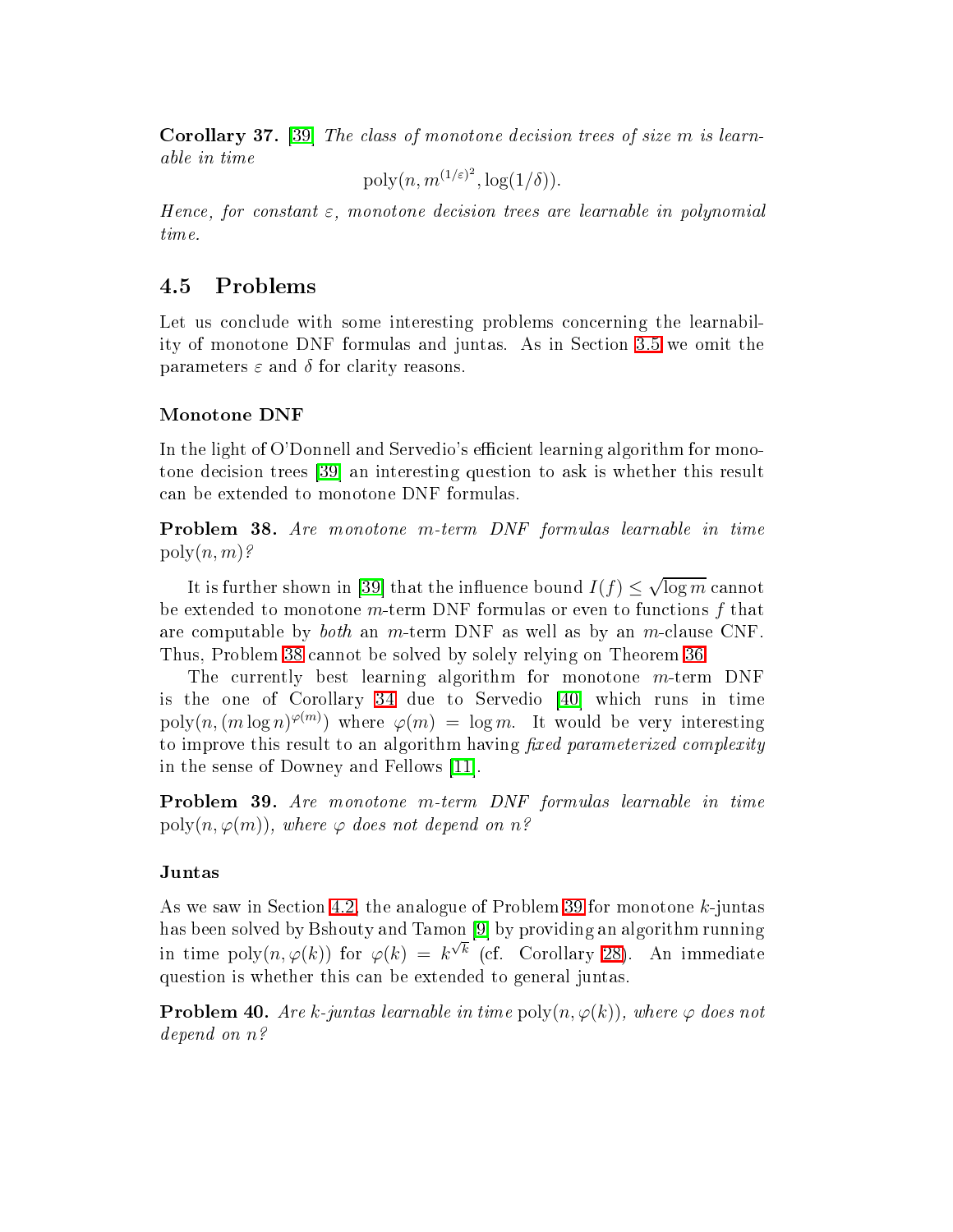We want to emphasize that Problem [40](#page-28-2) is a very important question whose answer would have immediate applications to the learnability of DNF formulas (as every DNF formula is lose to a junta) as well as to the important area of *feature selection* (cf. [5]). In fact, Mossel et al. [37] consider the problem of learning juntas as the single most important problem in uniform distribution learning. A slightly less ambiguous goal is to learn  $k$ -juntas in time poly $(n, (k \log n)^{\varphi(k)})$ . This would imply that juntas with a non-constant number  $k(n)$  of relevant variables are learnable in polynomial time.

The currently best learning algorithm for k-juntas is due to Mossel et al. [37] and runs in time  $O(n^{\alpha k})$  for some  $\alpha < 0.7$ . So even an improvement to an  $\alpha$  < 0.5 would be a significant progress.

## <span id="page-29-7"></span>**Problem 41.** Are k-juntas learnable in time  $O(n^{\alpha k})$  for some  $\alpha < 0.5$ ?

For the special case of symmetric juntas, Mossel et al. [37] used a result of von zur Gathen and Roche [45] to bound the running-time by  $n^{\alpha k}$  for some  $\alpha < 2/3$ . The analogue of Problem [41](#page-29-7) for symmetric juntas has been solved by Lipton et al. [34] by providing an algorithm with running-time  $O(n^{\alpha k})$ for  $\alpha = 3/31$ . This bound has been subsequently improved to  $O(n^{k/\log k})$  in  $|29|$ .

- <span id="page-29-4"></span>[1] P. Bartlett, P. Fischer, and K.-U. Hoffgen. Exploiting random walks for learning. In Pro
. 7th Annual ACM Conferen
e on Computational Learning The $ory, pages 318–327, 1994.$
- <span id="page-29-1"></span><span id="page-29-0"></span>[2] W. Beckner. Inequalities in Fourier analysis. Annals of Mathematics, 102: 159-182, 1975.
- <span id="page-29-3"></span>[3] M. Ben-Or and N. Linial. Collective coin flipping. In S. Micali, editor, Randomness and Computation, pages 91-115. Academic Press, 1989.
- [4] A. Blum, M. Furst, J. Jackson, M. Kearns, Y. Mansour, and S. Rudich. Weakly learning DNF and characterizing statistical query learning using Fourier analysis. In Proc. 26th ACM Symposium on Theory of Computing, pages 253–262. 1994.
- <span id="page-29-6"></span><span id="page-29-2"></span>[5] A. Blum and P. Langley. Selection of relevant features and examples in machine learning. Artificial Intelligence,  $97(1-2)$ :245-271, 1997.
- [6] A. Bonami. Etude des coefficients fourier des fonctiones de  $l^p(g)$ . Ann. Inst. Fourier,  $20(2)$ : 335-402, 1970.
- <span id="page-29-5"></span>[7] J. H. Bshouty and V. Feldman. On using extended statistical queries to avoid membership queries. Journal of Machine Learning Research, 2:359-395, 2002.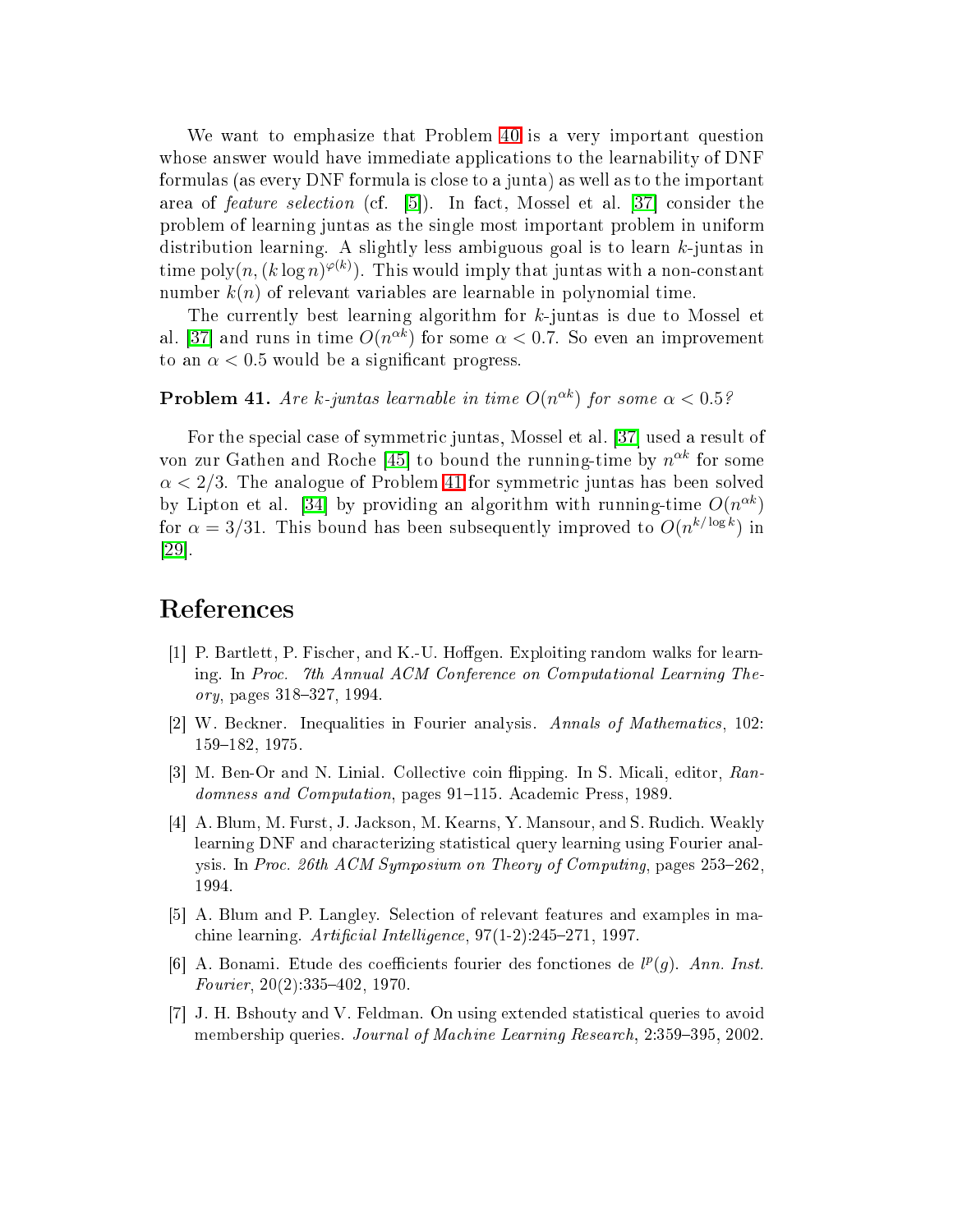- <span id="page-30-13"></span>[8] N. Bshouty, E. Mossel, R. O'Donnell, and R. Servedio. Learning DNF from random walks. Journal of Computer and System Sciences, 71(3):250–265. 2005.
- <span id="page-30-3"></span>[9] N. Bshouty and C. Tamon. On the Fourier spectrum of monotone functions. Journal of the  $ACM$ ,  $43(4)$ :747-770, 1996.
- <span id="page-30-6"></span>[10] I. Dinur and E. Friedgut. Analytical methods in combinatori
s and omputer s
ien
e. Le
ure Notes, 2005. URL http://www.cs.huji.ac.il/~analyt/content.html.
- <span id="page-30-16"></span><span id="page-30-5"></span>[11] R. G. Downey and M. R. Fellows. *Parameterized Complexity*. Springer-Verlag, 1999.
- <span id="page-30-12"></span>[12] H. Dym and H.P. McKean. Fourier Series and Integrals. Academic Press. 1972.
- <span id="page-30-4"></span>[13] Y. Freund. Boosting a weak learning algorithm by majority. *Information and*  $Computation, 121(2):256-285, 1995.$
- <span id="page-30-15"></span>[14] E. Friedgut. Boolean functions with low average sensitivity depend on few coordinates.  $Combinatorica$ ,  $18(1).27-36$ , 1998.
- <span id="page-30-10"></span>[15] E. Friedgut and G. Kalai. Every monotone graph property has a sharp threshold. In Proc. Amer. Math. Soc., volume 124, pages 2993-3002, 1996.
- <span id="page-30-9"></span>[16] O. Goldreich and L. A. Levin. A hard-core predicate for all one-way functions. In Proc. 21st ACM Symposium on Theory of Computing, 1989.
- <span id="page-30-11"></span> $|17|$  J. Hastad. Computational limitations of small-depth circuits. MIT Press, 1987.
- [18] R. Impagliazzo. Hard-core distributions for somewhat hard problems. In Proc. 36th IEEE Symposium on the Foundations of Computer Science, pages 538545, 1995.
- <span id="page-30-0"></span>[19] J. Jackson. An efficient membership-query algorithm for learning DNF with respect to the uniform distribution. Journal of Computer and System Sciences.  $55(3):414-440, 1997.$
- <span id="page-30-8"></span><span id="page-30-2"></span>[20] J. Jackson, A. Klivans, and R. Servedio. Learnability beyond  $AC^0$ . In Proc. 34th ACM Symposium on Theory of Computing, pages 776–784, 2002.
- [21] J. Jackson and C. Tamon. Fourier analysis in ma- $C_{\cdot}$ in hine learning. COLT 97 Tutorial, 1997. URL [http://learningtheory.org/tutorial/COLT97Fourier.ps.](http://learningtheory.org/tutorial/COLT97Fourier.ps)
- <span id="page-30-1"></span>[22] J. Kahn, G. Kalai, and N. Linial. The influence of variables on Boolean functions. In Proc. 29th IEEE Symposium on the Foundations of Computer *Science*, pages 68–80, 1988.
- <span id="page-30-14"></span><span id="page-30-7"></span>[23] M. Kearns. Efficient noise-tolerant learning from statistical queries. Journal of the  $ACM$ ,  $45(6)$ : 983-1006, 1998.
- [24] M. Kearns and U. Vazirani. An Introduction to Computational Learning Theory. MIT Press, 1994.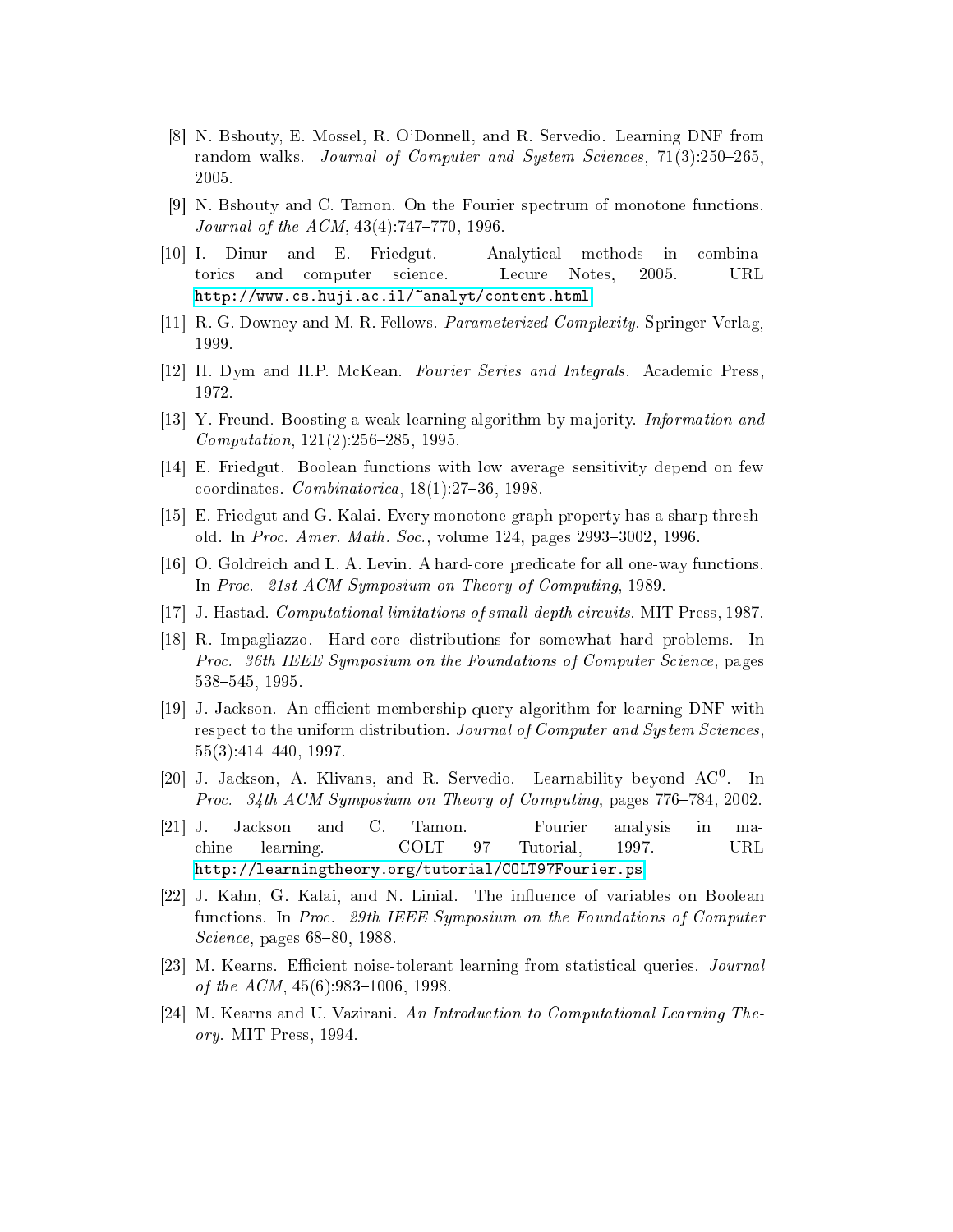- <span id="page-31-10"></span><span id="page-31-9"></span>[25] M. Kharitonov. Cryptographic hardness of distribution-specific learning. In Proc. 25th ACM Symposium on Theory of Computing, pages 372–381, 1993.
- <span id="page-31-0"></span>[26] A. Klivans and R. Servedio. Boosting and hard-core sets. In *Proc.* 40th IEEE Symposium on the Foundations of Computer Science, pages 624-633, 1999.
- [27] A. Klivans and R. Servedio. Learning DNF in time  $2^{\tilde{o}(n^{1/3})}$ . Journal of Computer and System Sciences,  $68(2)$ :303-318, 2004.
- <span id="page-31-11"></span>[28] J. Köbler and W. Lindner. A general dimension for approximately learning Boolean functions. In Proc. 13th International Workshop on Algorithmic Learning Theory, pages  $139-148$ ,  $2002$ .
- <span id="page-31-15"></span><span id="page-31-2"></span>[29] M. Kolountzakis, E. Markakis, and A. Mehta. Learning symmetric juntas in time  $n^{o(k)}$ . Interface between Harmonic Analysis and Number Theory, 2005.
- <span id="page-31-12"></span>[30] E. Kushilevitz and Y. Mansour. Learning decision trees using the Fourier spectrum. *SICOMP*, 22(6):1331-1348, 1993.
- [31] W. Lindner. Learning DNF by statistical and proper distance queries under the uniform distribution. In Proc. 16th International Workshop on Algorithmic Learning Theory, pages 198–210, 2005.
- <span id="page-31-6"></span><span id="page-31-1"></span>[32] N. Linial. Harmonic analysis and combinatorial applications. Lecure Notes, 2005. URL [http://www.
s.huji.a
.il/~nati/PAPERS/uw/.](http://www.cs.huji.ac.il/~nati/PAPERS/uw/)
- <span id="page-31-14"></span>[33] N. Linial, Y. Mansour, and N. Nisan. Constant depth circuits, Fourier transform and learnability. Journal of the  $ACM$ ,  $40(3):607-620$ , 1993.
- [34] R. Lipton, E. Markakis, A. Mehta, and N.K. Vishnoi. On the Fourier spectrum of symmetric Boolean functions with applications to learning symmetric juntas. In Proc. 20th Annual IEEE Conference on Computational Complexity. pages  $112 - 119$ , 2005.
- <span id="page-31-7"></span>[35] Y. Mansour. Learning Boolean functions via the Fourier transform. In V.P. Roychodhury, K-Y. Siu, and A. Orlitsky, editors, *Theoretical Advances in Neu*ral Computation and Learning, pages 391–424. Kluwer Academic Publishers. 1994.
- <span id="page-31-13"></span><span id="page-31-8"></span>[36] Y. Mansour. An  $O(n^{\log \log n})$  learning algorithm for DNF under the uniform distribution. Journal of Computer and System Sciences, 50:543-550, 1995.
- <span id="page-31-5"></span>[37] E. Mossel, R. O'Donnell, and R. Servedio. Learning juntas. In Proc. 35th Ann. ACM Symp. on the Theory of Computing, 2003., 2003.
- <span id="page-31-4"></span>[38] R. O'Donnell. *Computational Applications of Noise Sensitivity*. PhD thesis. Massa
hutes Institute of Te
hnology, 2003.
- [39] R. O'Donnell and R. Servedio. Learning monotone decision trees in polynomial time. In Proc. 21st Annual IEEE Conference on Computational Complexity. 2006.
- <span id="page-31-3"></span>[40] R. Servedio. On learning monotone DNF under product distributions. Inf.  $Comput., 193(1):57-74, 2004.$